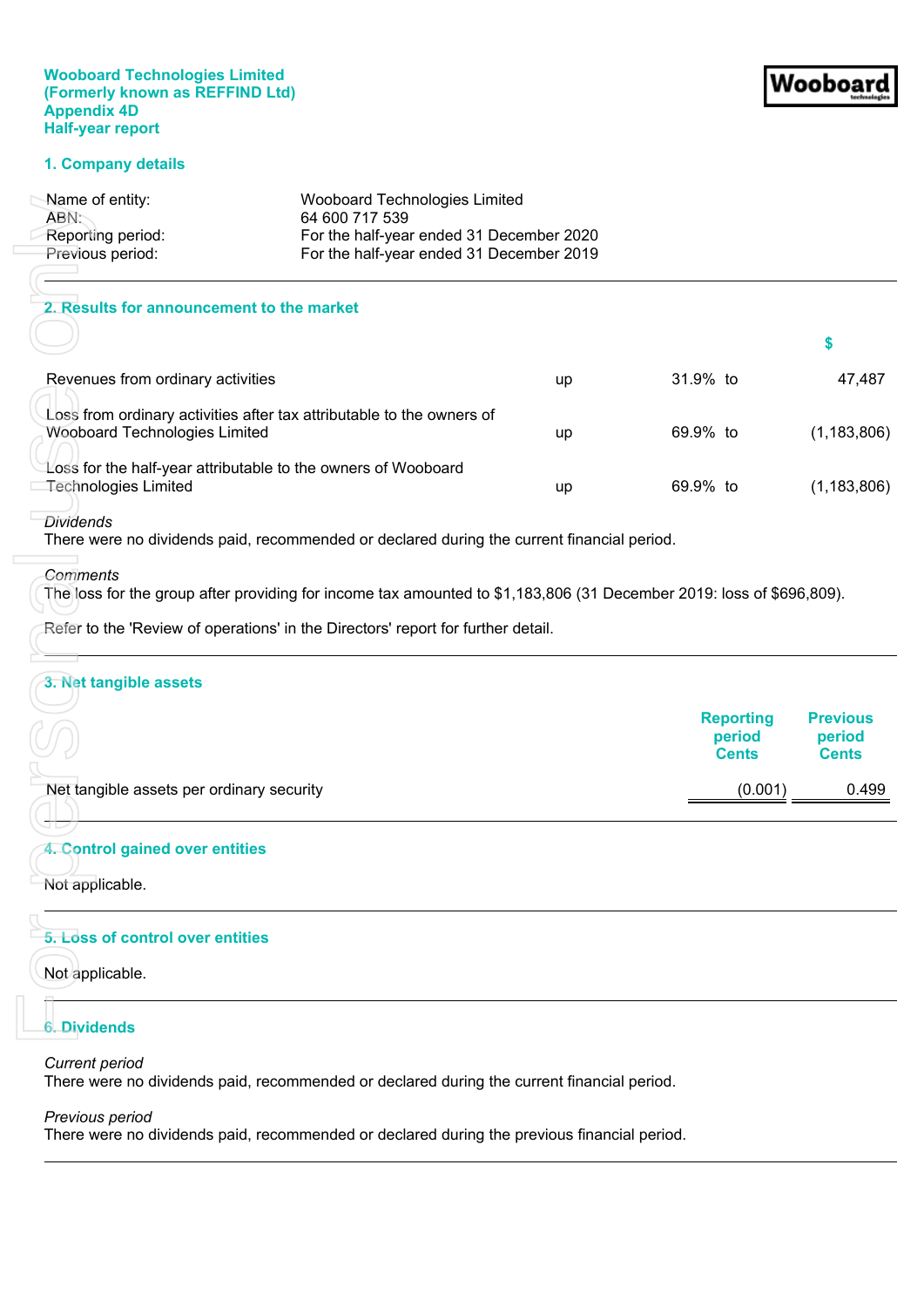## **7. Dividend reinvestment plans**

Not applicable.

## **8. Details of associates and joint venture entities**

Not applicable.

## **9. Foreign entities**

*Details of origin of accounting standards used in compiling the report:*

Not applicable.

# **10. Audit qualification or review**

*Details of audit/review dispute or qualification (if any):*

The financial statements were subject to a review by the auditors and the review report is attached as part of the Interim Report.

# **11. Attachments**

*Details of attachments (if any):*

The Interim Report of Wooboard Technologies Limited for the half-year ended 31 December 2020 is attached.

# **12. Signed**

Rumi Guzder Executive Chairman Sydney

Not app<br>
8. Details<br>
9. Forei<br>
Details<br>
The fina<br>
Report.<br>
The Inte<br>
The Inte<br>
The Inte<br>
The Inte<br>
The Inte<br>
The Inte<br>
Signed<br>
Rumi G<br>
Executi FOL

Signed **Signed Signed Example 2021**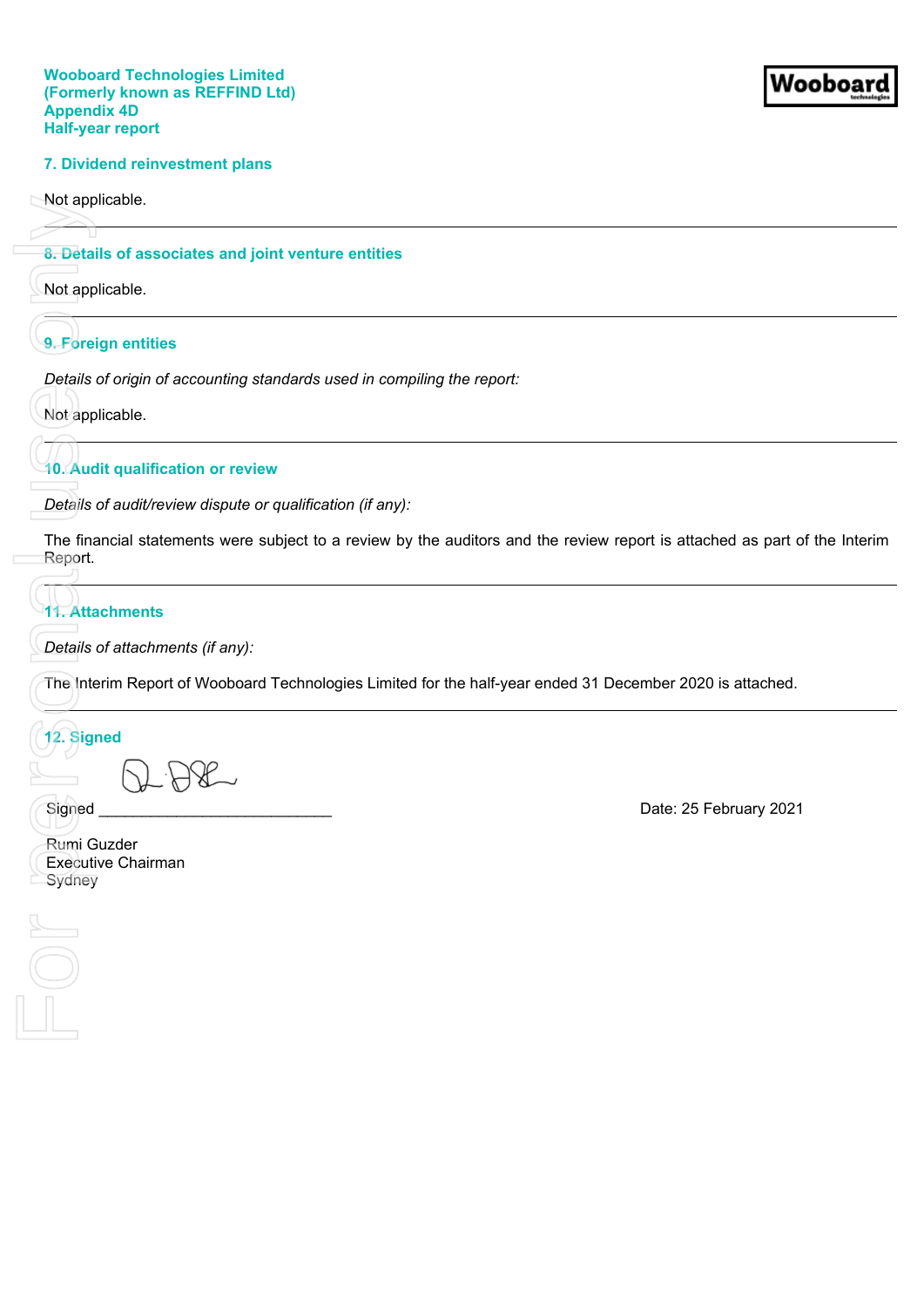# **Wooboard Technologies Limited**

**(Formerly known as REFFIND Ltd)**

**ABN 64 600 717 539**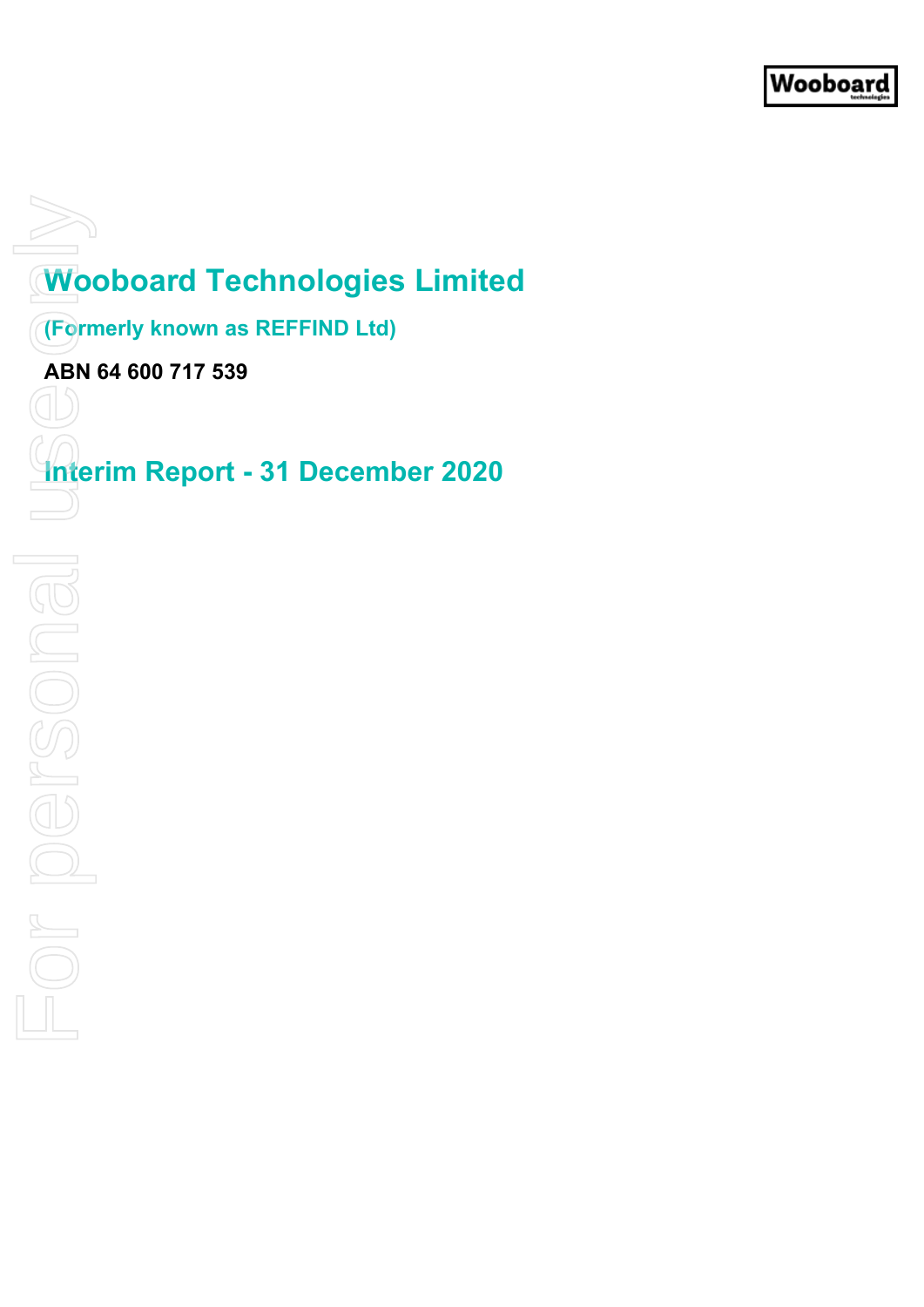#### **Wooboard Technologies Limited (Formerly known as REFFIND Ltd) Directors' report 31 December 2020**

The directors present their report, together with the financial statements, on the consolidated entity (referred to hereafter as the 'group' or 'Wooboard') consisting of Wooboard Technologies Limited (referred to hereafter as the 'company' or 'parent entity') and the entities it controlled at the end of, or during, the half-year ended 31 December 2020.

## **Directors**

The following persons were directors of Wooboard Technologies Limited during the whole of the financial half-year and up to the date of this report, unless otherwise stated:

Rumi Guzder - Executive Chairman

Joshua Quinn - Non-Executive Director

Wesley Culley - Executive Director (appointed on 14 January 2021)

Declan Jarrett - Non-Executive Director (resigned on 14 January 2021)

## **Principal activities**

During the financial year the principal continuing activities of the group consisted of the development of cloud based Software as a Service ('SaaS') products that enabled subscribed companies to communicate with their employees in an innovative, engaging and effective manner.

## **Review of operations**

The loss for the group after providing for income tax amounted to \$1,183,806 (31 December 2019: loss of \$696,809).

The COVID‐19 global pandemic has resulted in a challenging macroeconomic environment. However, this environment has also created opportunities for businesses who are able to adapt and benefit from the transition towards mobile and remote working environments. Wooboard Technologies Limited (formerly Reffind) has continued to progress its unique Software-as-a-Service ('SaaS') platform revolutionising employee peer recognition and employee engagement and believes it is expertly placed to capture commercial opportunities arising from this transition, with the platform targeting both domestic and international medium to large enterprises. The group sees the most potential in targeting large scale multi-national enterprises. entity') a Directo The foll to the d<br>
Rumi C Joshua<br>
Wesley Declan<br>
Princip During Softwar<br>
innovati Review<br>
The CC has also remote<br>
Softwar innovati<br>
For personal use of the during executive determined and her dustrial<br>
T

## **Wooboard software and strategic development**

During the half-year period, the group with a vision to target large scale multi-national enterprise clients, strengthened the executive team of Wooboard by hiring Letrecia Tippett as Executive General Manager. Letrecia has extensive senior leadership experience with Morgan McKinley and LinkedIn. Her last role at LinkedIn was Director, Sales Solutions for the Australia and New Zealand region.

The group is confident that under Letrecia's leadership Wooboard will be well placed to seize the unique market opportunities it is currently presented with. Letrecia has remodelled the Wooboard team by reviewing and reorganising the team of developers, customer support and sales support. Wooboard has already noticed the immediate impact of Letrecia and her new executive team during the half-year period with the likes of Unilever, Staples.com, The University of Texas at Austin, Lululemon, Lazada, Orange Telecom, Roche, USDA, SAP, Walt Disney Corporation (Los Angeles) and Verizon Mobile (New York) and Deliveroo trialling Wooboard.

The group conducted a strategic review and relaunch of Wooboard in April 2020. Following this, the Wooboard platform has been undergoing the largest upgrade to the core system in over three years to take advantage of changing workplace behaviours due to COVID-19.

Subsequent to the half-year period, the group raised \$4,000,000 of capital from sophisticated investors. The capital raise was conducted by Clee Capital in 2 tranches: \$1,816,622 was raised on 11 February 2021 and the remaining \$2,183,378 that has been raised is subject to shareholder approval at an EGM on 30 March 2021. Following the capital raise the group will debt free and with a strong balance sheet to give comfort to enterprise clients considering Wooboard. For these clients, the due diligence process is a long one because the decision to move their entire workforce (with sensitive employee data) on to any software platform is a serious decision requiring multiple levels of sign-off often at domestic and global leadership levels.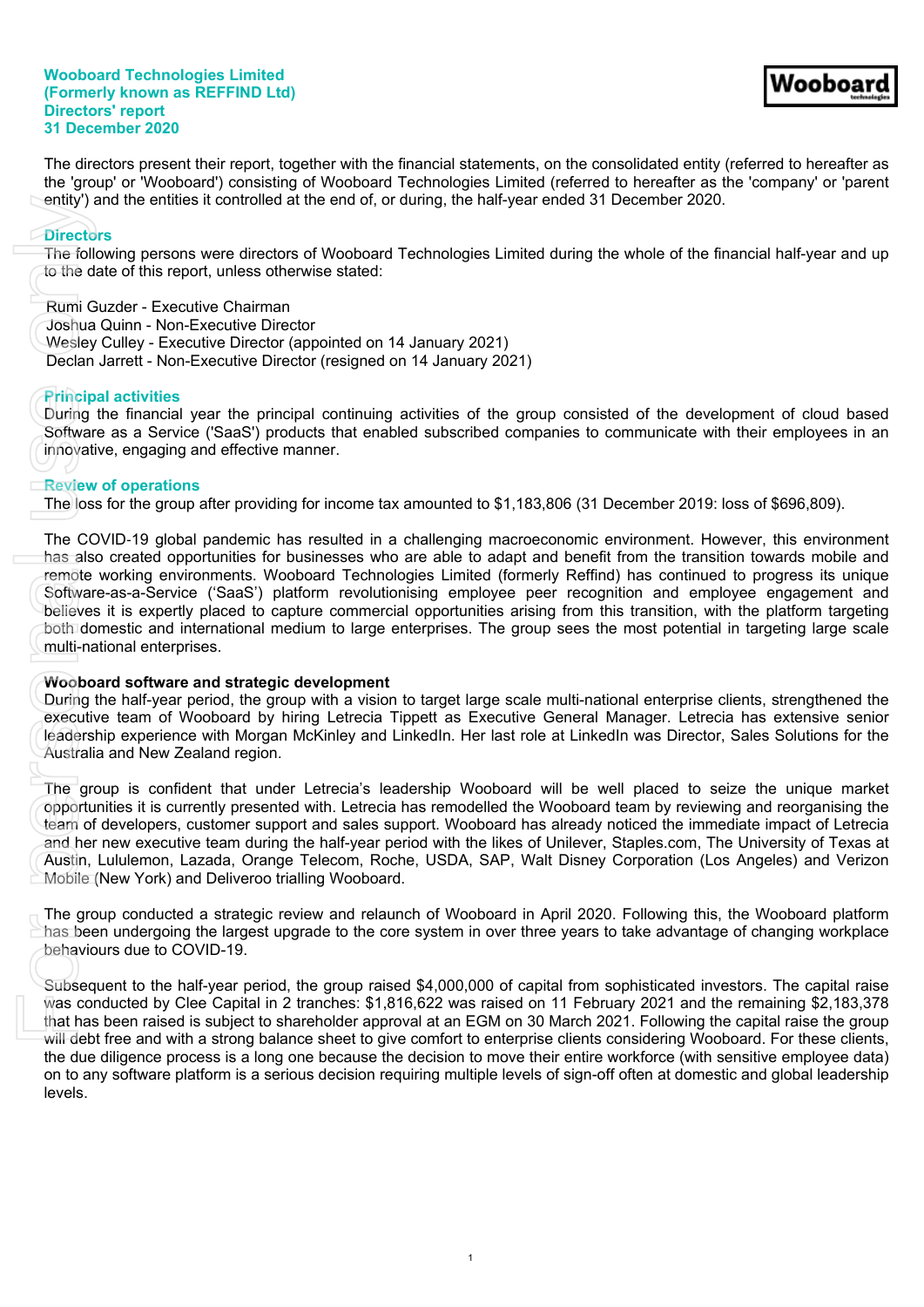Wooboaı

The group is more optimistic than ever about its future and in a better position than ever to convert large enterprise clients to paying customers for the following reasons:

- COVID-19 has changed the nature of global work habits for large enterprises. This has resulted in increased demand for employee peer recognition and engagement software;
- Wooboard is focusing on developing industry leading mental health related features feedback from large enterprise clients is that there is a large gap in the market and strong demand for the exact features Wooboard has in place and continues to develop;
- Wooboard, for the first time in its history, has an executive team of leading experts who have worked in large enterprise, in HR functions, and therefore have an understanding of the Wooboard offering and the contacts to pitch to in large multi-national enterprises. For example, Letrecia in her prior senior roles at LinkedIn has developed contacts in HR functions of large multi-nationals. The Wooboard executive team now more than ever have their finger on the pulse as to the needs of large enterprise clients in the employee engagement and mental health software space;
- In this space, Wooboard is competing against global giants of the software industry. Large trial clients expressed concerned about the strength of Wooboard's balance sheet in competing with these giants. A major impediment for Wooboard in converting large enterprise clients was that the group's auditors had placed a 'going concern' note on the accounts of the group; and
- The group sought support for its new vision and strategic path from sophisticated investors. Clee Capital was engaged to raise \$4,000,000 which was completed on 11 February 2021. The company experienced overwhelming investor support and overbids for the capital raise. The company is conscious of potential dilution to existing shareholders, therefore the company rejected further fundraising. The company's view now is that a future capital raise will not be required until such time as the group has converted multiple large-scale enterprise clients.

The group is pleased to have expanded its internal team and also to be working with partners such as Full Stack Labs ('FSL') and Aspect Works.

As part of the strategic enhancement, Wooboard appointed Aspect Works – a strategic brand and design consultancy operating across Australasia, Europe and Asia. Aspect Works adopts an insight driven approach to developing brands and taking them to market across a wide range of sectors including Fintech, Real Estate, Hospitality, Banking, Energy and Retail.

The collaborative partnership with Aspect Works will enable the development of Wooboard as a thought-leading product and brand, at the sharp edge of innovation within the employee recognition space.

Complimenting this strategy, the group also signed an enterprise agreement with Tango Card, a global leader in the reward and incentive space with over 3000+ enterprise and 350+ gift card brand providers in over 25 countries. This will provide Wooboard customers a full 360 engagement, recognition and reward experience that will engage and reward employees with gift cards, spot prizes or sales rewards and allows customers to create budgets, fund accounts and check balances, with full reporting capability. This partnership with Tango Card aligns with the Wooboard strategy to build a fully integrated mindfulness platform that can assist employees when making decisions around health, mindfulness and wellbeing. CoVID-19 has cannot be the most and the state of these comparisons of the conversion of the convertible notes. The conversion of the convertible notes on the control of the control of the most of the most of the most only

Due to the success of Wooboard's new marketing and technology initiatives, in the December quarter, the Company received a number of trial sign ups from major multinational corporations such as Unilever (of Singapore), Staples.com (Staples Inc. a major office retailer based in the USA), The University of Texas at Austin, Lululemon (Australian clothing brand), Lazada (Thailand), Orange Telecom (Jordan), Roche (Hong Kong), USDA (The US Government's Department of Agriculture), SAP (Mexico City office of SAP the German multinational software corporation), Walt Disney Corporation (Los Angeles) and Verizon Mobile (New York) and Deliveroo.

## **Loyyal Investment**

The company during the half year decided to terminate the Loyyal Investment. The group's sole focus is now on Wooboard and targeting large scale multi-national enterprise clients.

## **Significant changes in the state of affairs**

On 22 July 2020, the company completed a capital raise of \$880,000 at \$0.002 per share. The capital raise was conducted in two tranches. The first tranche for \$440,000 (220,000,000 shares) was conducted using the company's existing placement capacity. The remaining \$440,000 was raised by way of convertible note at a conversion price of \$0.002 redeemable within 12 months with a capitalised interest rate of 6% per annum paid on maturity. On 16 November 2020, the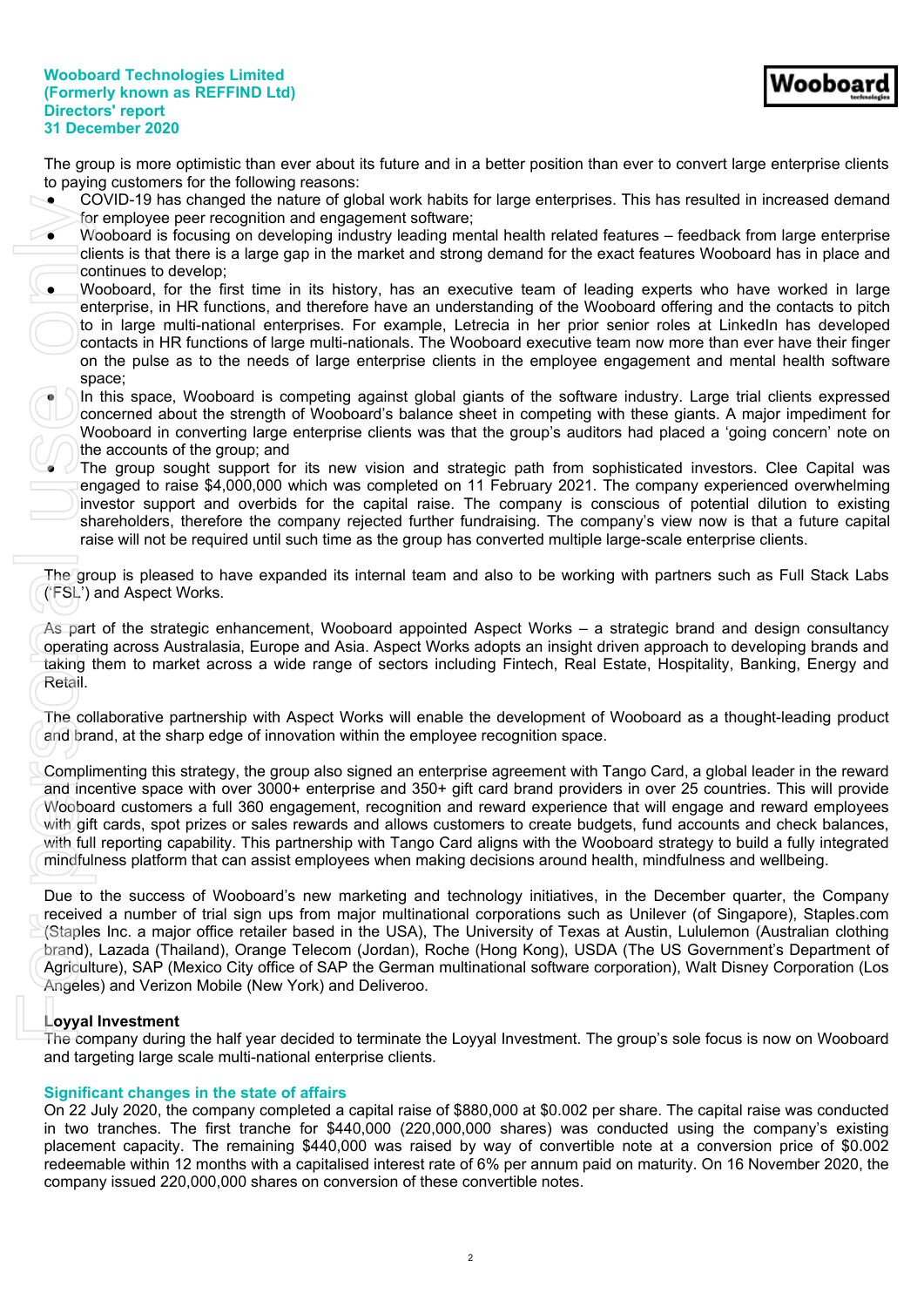#### **Wooboard Technologies Limited (Formerly known as REFFIND Ltd) Directors' report 31 December 2020**

On 29 October 2020, the group executed a sale agreement with Loyyal Holdings Pty Ltd for the sale of the group's convertible note and A-3 preferred shares in Loyyal Corporation. Total consideration was \$250,000 and the proceeds were received by the company on 29 October 2020.

On 1 December 2020, the company completed a capital raise of \$1,750,000 at \$0.001825 per share. The capital raise was conducted in two tranches. The first tranche for \$400,000 (219,178,082 shares) was conducted using the company's existing placement capacity. The remaining \$1,350,000 was raised by way of convertible note at a conversion price of \$0.001825 redeemable within 12 months with a capitalised interest rate of 6% per annum paid on maturity. received<br>
On 1 De conduct<br>
existing<br>
\$0.0018<br>
There w<br>
Matters<br>
On 13 J<br>
There w<br>
Matters<br>
On 13 J<br>
The which h<br>
On 18 F<br>
which h<br>
On 18 F<br>
which h<br>
On 18 F<br>
sophistic<br>
The impositive<br>
the Auslie restriction<br>
The impositiv

There were no other significant changes in the state of affairs of the group during the financial half-year.

## **Matters subsequent to the end of the financial half-year**

On 13 January 2021, the company changed its name from REFFIND Ltd to Wooboard Technologies Limited.

On 15 January 2021, the company issued 698,630,135 ordinary shares on conversion of convertible notes which had a face value of \$1,275,000.

On 8 February 2021, the company issued 41,095,890 ordinary shares on conversion of the remaining convertible notes which had a face value of \$75,000.

On 18 February 2021, the company issued 605,540,680 ordinary shares at a price of \$0.003 per share to institutional and sophisticated investors. The total proceeds from the issuance of these securities amounted to \$1,816,622.

The impact of the Coronavirus (COVID-19) pandemic is ongoing and it is not practicable to estimate the potential impact, positive or negative, after the reporting date. The situation is rapidly developing and is dependent on measures imposed by the Australian Government and other countries, such as maintaining social distancing requirements, quarantine, travel restrictions and any economic stimulus that may be provided.

No other matter or circumstance has arisen since 31 December 2020 that has significantly affected, or may significantly affect the group's operations, the results of those operations, or the group's state of affairs in future financial years.

## **Auditor's independence declaration**

A copy of the auditor's independence declaration as required under section 307C of the Corporations Act 2001 is set out immediately after this directors' report.

This report is made in accordance with a resolution of directors, pursuant to section 306(3)(a) of the Corporations Act 2001.

On behalf of the directors

 $\frac{1}{2}$ 

Rumi Guzder Executive Chairman

25 February 2021 Sydney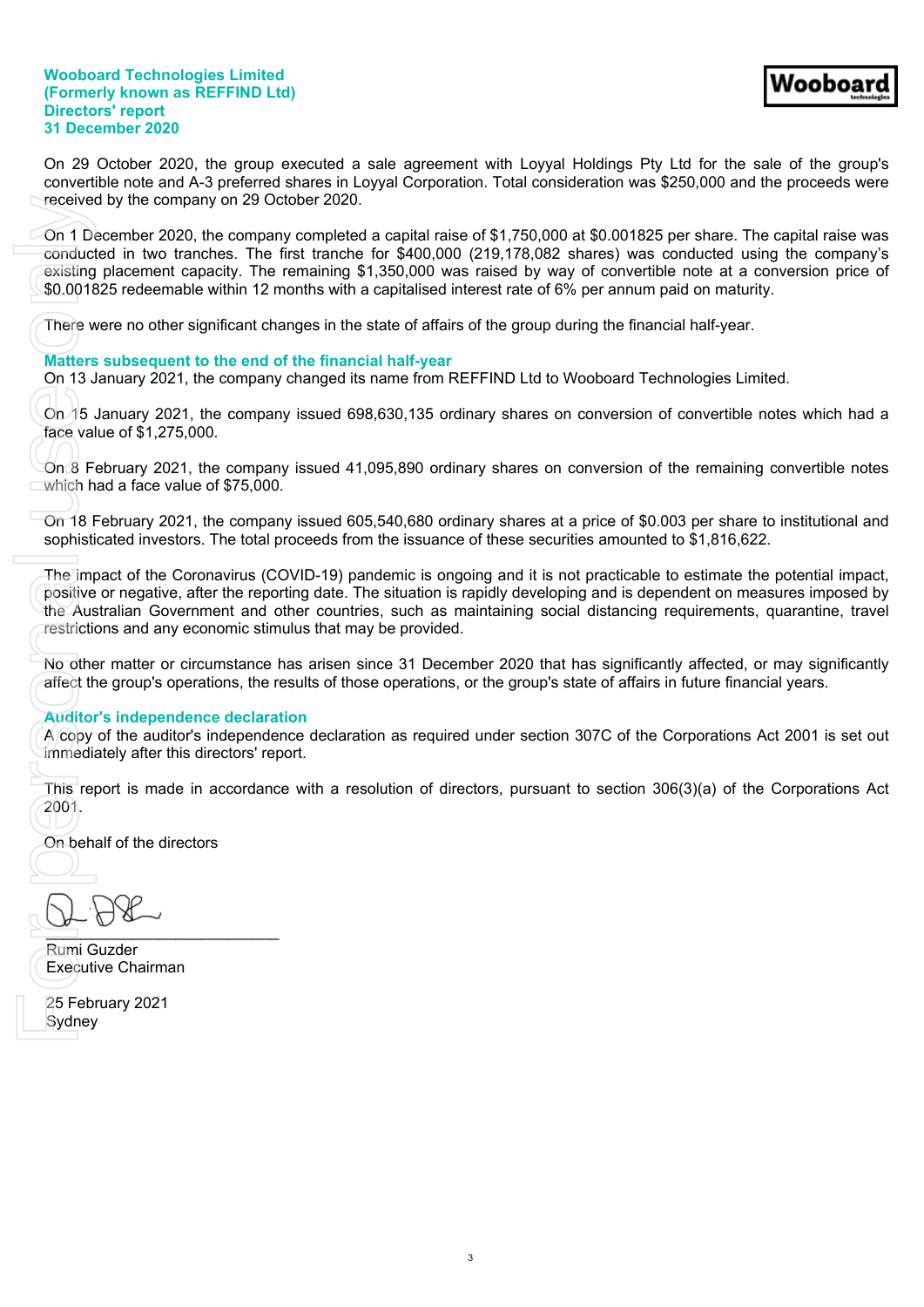

# **DECLARATION OF INDEPENDENCE BY GEOFF ROONEY TO THE DIRECTORS OF WOOBOARD TECHNOLOGIES LIMITED**

As lead auditor for the review of Wooboard Technologies Limited (formerly REFFIND Ltd) for the halfyear ended 31 December 2020, I declare that, to the best of my knowledge and belief, there have been:

- 1. No contraventions of the auditor independence requirements of the *Corporations Act 2001* in relation to the review; and
- 2. No contraventions of any applicable code of professional conduct in relation to the review.

This declaration is in respect of Wooboard Technologies Limited and the entities it controlled during the period.

G Rooney

**Geoff Rooney Director**

**BDO Audit Pty Ltd**

Sydney, 26 February 2021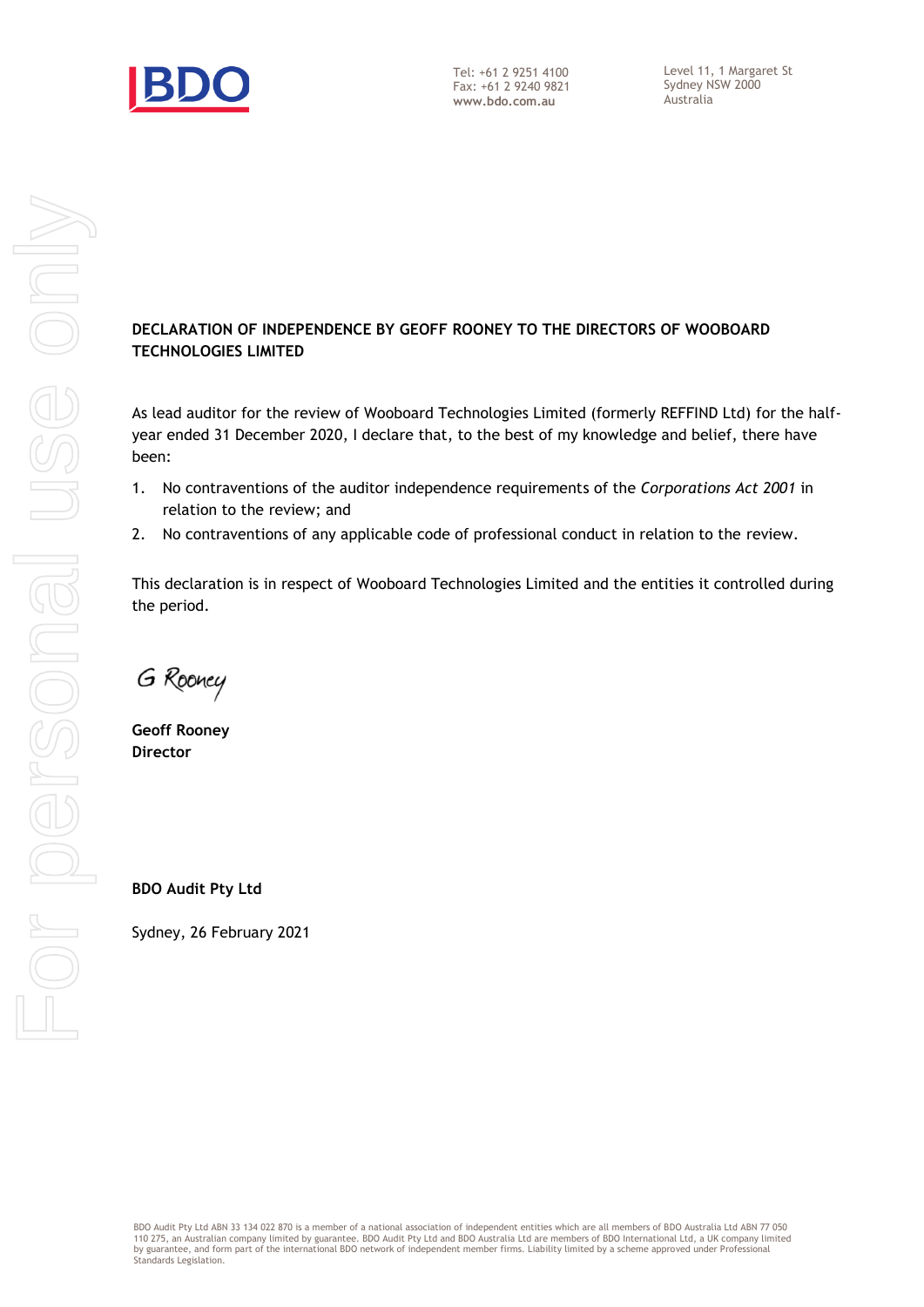#### **Wooboard Technologies Limited (Formerly known as REFFIND Ltd) Contents 31 December 2020**

# Wooboard

| Statement of profit or loss and other comprehensive income<br>Statement of financial position                                                                                                                                                                                                                                                  | 6<br>$\overline{7}$ |
|------------------------------------------------------------------------------------------------------------------------------------------------------------------------------------------------------------------------------------------------------------------------------------------------------------------------------------------------|---------------------|
| Statement of changes in equity                                                                                                                                                                                                                                                                                                                 | $\bf 8$             |
| Statement of cash flows                                                                                                                                                                                                                                                                                                                        | 9                   |
| Notes to the financial statements                                                                                                                                                                                                                                                                                                              | 10 <sup>°</sup>     |
| Directors' declaration                                                                                                                                                                                                                                                                                                                         | 18                  |
| Independent auditor's review report to the members of Wooboard Technologies Limited                                                                                                                                                                                                                                                            | 19                  |
| <b>General information</b>                                                                                                                                                                                                                                                                                                                     |                     |
| The financial statements cover Wooboard Technologies Limited as a group consisting of Wooboard Technologies Limited<br>and the entities it controlled at the end of, or during, the half-year. The financial statements are presented in Australian<br>dollars, which is Wooboard Technologies Limited's functional and presentation currency. |                     |
| Wooboard Technologies Limited is a listed public company limited by shares, incorporated and domiciled in Australia. Its<br>registered office and principal place of business is:                                                                                                                                                              |                     |
| MLC Centre                                                                                                                                                                                                                                                                                                                                     |                     |
| Level 57<br>19-29 Martin Place                                                                                                                                                                                                                                                                                                                 |                     |
| Sydney NSW 2000                                                                                                                                                                                                                                                                                                                                |                     |
| Australia                                                                                                                                                                                                                                                                                                                                      |                     |
| not part of the financial statements.<br>The financial statements were authorised for issue, in accordance with a resolution of directors, on 25 February 2021.                                                                                                                                                                                |                     |
|                                                                                                                                                                                                                                                                                                                                                |                     |
| OSUE                                                                                                                                                                                                                                                                                                                                           |                     |
|                                                                                                                                                                                                                                                                                                                                                |                     |
|                                                                                                                                                                                                                                                                                                                                                |                     |
|                                                                                                                                                                                                                                                                                                                                                |                     |
| $\sim$                                                                                                                                                                                                                                                                                                                                         |                     |
|                                                                                                                                                                                                                                                                                                                                                |                     |
|                                                                                                                                                                                                                                                                                                                                                |                     |
|                                                                                                                                                                                                                                                                                                                                                |                     |
|                                                                                                                                                                                                                                                                                                                                                |                     |

# **General information**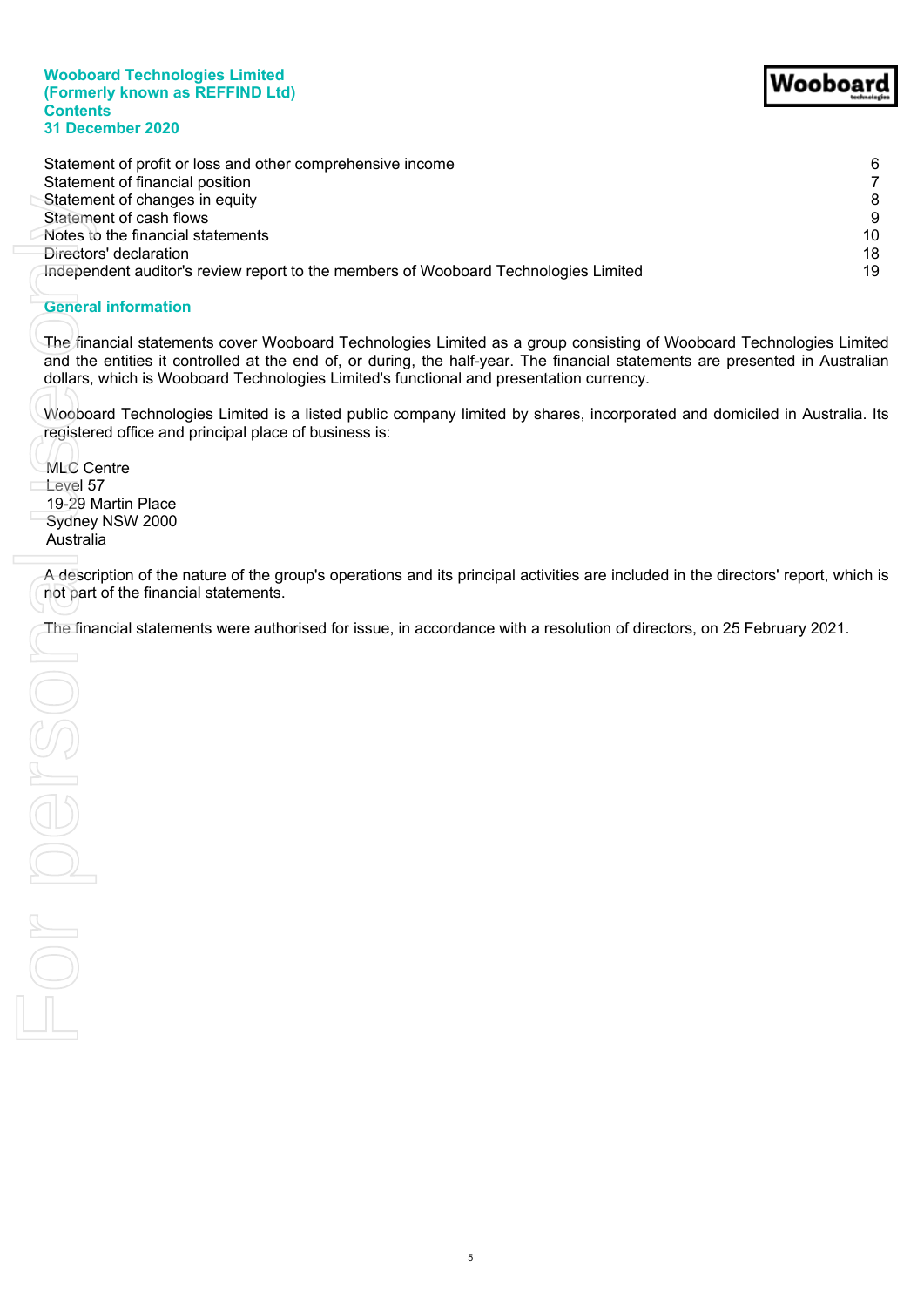## **Wooboard Technologies Limited (Formerly known as REFFIND Ltd) Statement of profit or loss and other comprehensive income For the half-year ended 31 December 2020**

<span id="page-8-0"></span>

|                                                                                                                                                                                                                                                                        |                |                                                                                      | <b>Consolidated</b>                                             |
|------------------------------------------------------------------------------------------------------------------------------------------------------------------------------------------------------------------------------------------------------------------------|----------------|--------------------------------------------------------------------------------------|-----------------------------------------------------------------|
|                                                                                                                                                                                                                                                                        | <b>Note</b>    | 31 Dec 2020                                                                          | 6 months to 6 months to<br>31 Dec 2019                          |
|                                                                                                                                                                                                                                                                        |                | \$                                                                                   | \$                                                              |
| Revenue                                                                                                                                                                                                                                                                | 3              | 47,487                                                                               | 35,992                                                          |
| Other income<br>Interest revenue calculated using the effective interest method                                                                                                                                                                                        | $\overline{4}$ | 44,583<br>26                                                                         | 14,649                                                          |
| <b>Expenses</b><br>Employee benefits expense<br>Depreciation and amortisation expense<br>Advertising and marketing expenses<br>Professional and consulting expenses<br>Write off of receivables<br>Net foreign exchange loss<br>Compliance and share registry expenses |                | (164, 075)<br>(3,037)<br>(66, 659)<br>(933, 202)<br>(1,774)<br>(2, 444)<br>(24, 404) | (203, 018)<br>(35, 321)<br>(382, 920)<br>(47, 329)<br>(25, 286) |
| Other expenses<br>Finance costs                                                                                                                                                                                                                                        |                | (60, 033)<br>(20, 274)                                                               | (53, 576)                                                       |
| Loss before income tax expense                                                                                                                                                                                                                                         |                | (1, 183, 806)                                                                        | (696, 809)                                                      |
| Income tax expense                                                                                                                                                                                                                                                     |                |                                                                                      |                                                                 |
| Loss after income tax expense for the half-year attributable to the owners of<br><b>Wooboard Technologies Limited</b>                                                                                                                                                  |                | (1, 183, 806)                                                                        | (696, 809)                                                      |
| Other comprehensive income for the half-year, net of tax                                                                                                                                                                                                               |                |                                                                                      |                                                                 |
| Total comprehensive loss for the half-year attributable to the owners of<br><b>Wooboard Technologies Limited</b>                                                                                                                                                       |                | (1, 183, 806)                                                                        | (696, 809)                                                      |
|                                                                                                                                                                                                                                                                        |                | <b>Cents</b>                                                                         | <b>Cents</b>                                                    |
| Basic earnings per share<br>Diluted earnings per share                                                                                                                                                                                                                 | 17<br>17       | (0.09)<br>(0.09)                                                                     | (0.11)<br>(0.11)                                                |
|                                                                                                                                                                                                                                                                        |                |                                                                                      |                                                                 |
| $\sim$                                                                                                                                                                                                                                                                 |                |                                                                                      |                                                                 |
|                                                                                                                                                                                                                                                                        |                |                                                                                      |                                                                 |
|                                                                                                                                                                                                                                                                        |                |                                                                                      |                                                                 |

Wooboard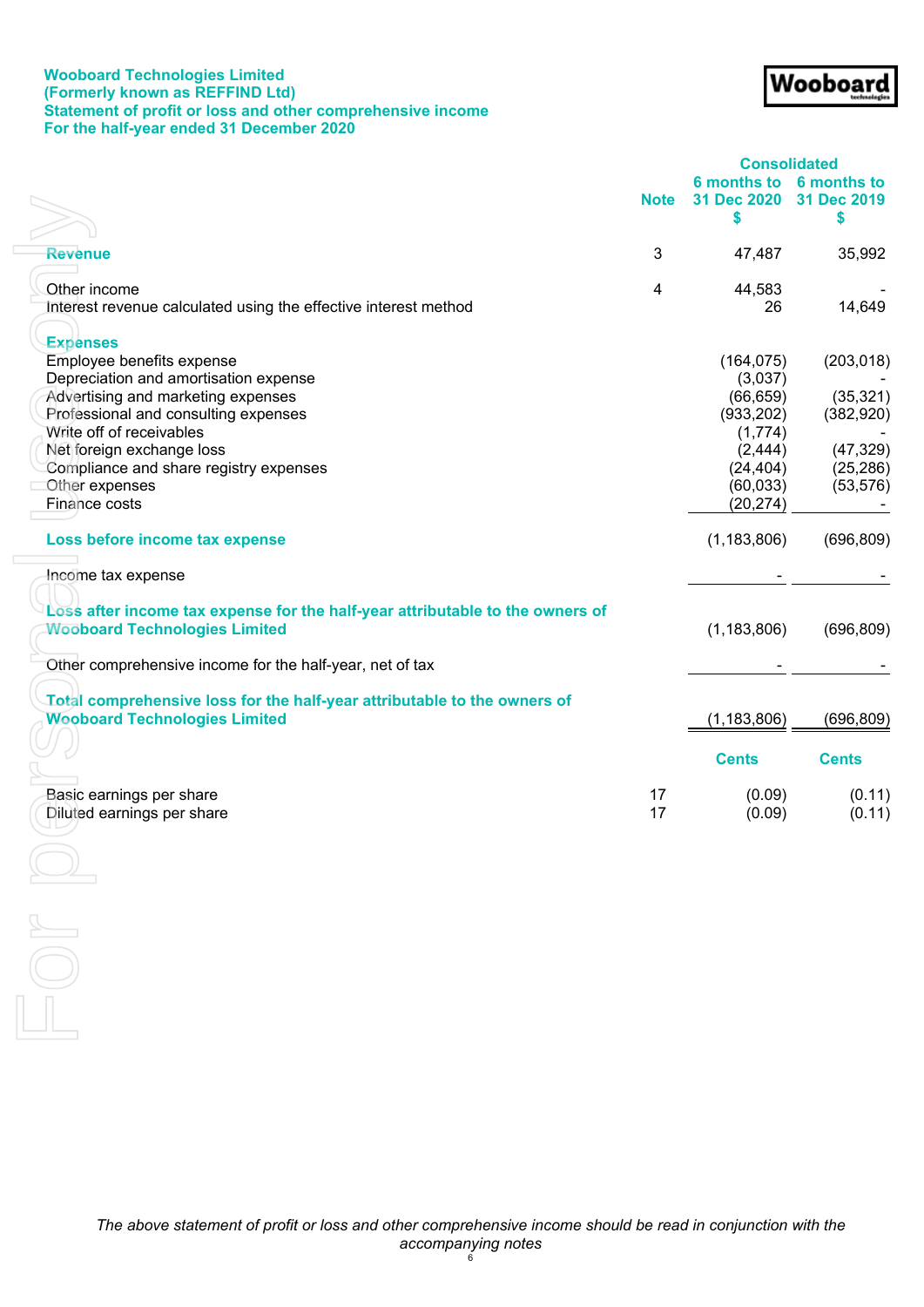## **Wooboard Technologies Limited (Formerly known as REFFIND Ltd) Statement of financial position As at 31 December 2020**

Wooboard

<span id="page-9-0"></span>

|                                                       |                | <b>Consolidated</b> |                |
|-------------------------------------------------------|----------------|---------------------|----------------|
|                                                       | <b>Note</b>    | 31 Dec 2020         | 30 Jun 2020    |
|                                                       |                | \$                  | \$             |
|                                                       |                |                     |                |
| <b>Assets</b>                                         |                |                     |                |
| <b>Current assets</b>                                 |                |                     |                |
| Cash and cash equivalents                             | 5              | 1,348,696           | 72,590         |
| Trade and other receivables                           | 6              | 62,225              | 36,217         |
| Other                                                 | $\overline{7}$ | 124,951             | 1,736          |
| Total current assets                                  |                | 1,535,872           | 110,543        |
|                                                       |                |                     |                |
| <b>Non-current assets</b>                             |                |                     |                |
| Financial assets at fair value through profit or loss | $\bf 8$        |                     | 250,000        |
| Property, plant and equipment                         |                | 471                 |                |
| Intangibles                                           | 9              | 73,237              |                |
| Total non-current assets                              |                | 73,708              | 250,000        |
|                                                       |                |                     |                |
| <b>Total assets</b>                                   |                | 1,609,580           | 360,543        |
|                                                       |                |                     |                |
| <b>Liabilities</b>                                    |                |                     |                |
| <b>Current liabilities</b>                            |                |                     |                |
| Trade and other payables                              | 10             | 226,469             | 241,967        |
| Borrowings                                            | 11             | 1,327,441           |                |
| <b>Total current liabilities</b>                      |                | 1,553,910           | 241,967        |
|                                                       |                |                     |                |
| <b>Total liabilities</b>                              |                | 1,553,910           | 241,967        |
| <b>Net assets</b>                                     |                | 55,670              | 118,576        |
|                                                       |                |                     |                |
| <b>Equity</b>                                         |                |                     |                |
| Issued capital                                        | 12             | 18,545,382          | 17,449,482     |
| <b>Reserves</b>                                       | 13             | 204,174             | 179,174        |
| <b>Accumulated losses</b>                             |                | (18, 693, 886)      | (17, 510, 080) |
|                                                       |                |                     |                |
| <b>Total equity</b>                                   |                | 55,670              | 118,576        |
|                                                       |                |                     |                |
|                                                       |                |                     |                |
|                                                       |                |                     |                |
|                                                       |                |                     |                |
| $\sum$                                                |                |                     |                |
|                                                       |                |                     |                |
|                                                       |                |                     |                |
|                                                       |                |                     |                |
|                                                       |                |                     |                |
|                                                       |                |                     |                |

*The above statement of financial position should be read in conjunction with the accompanying notes* 7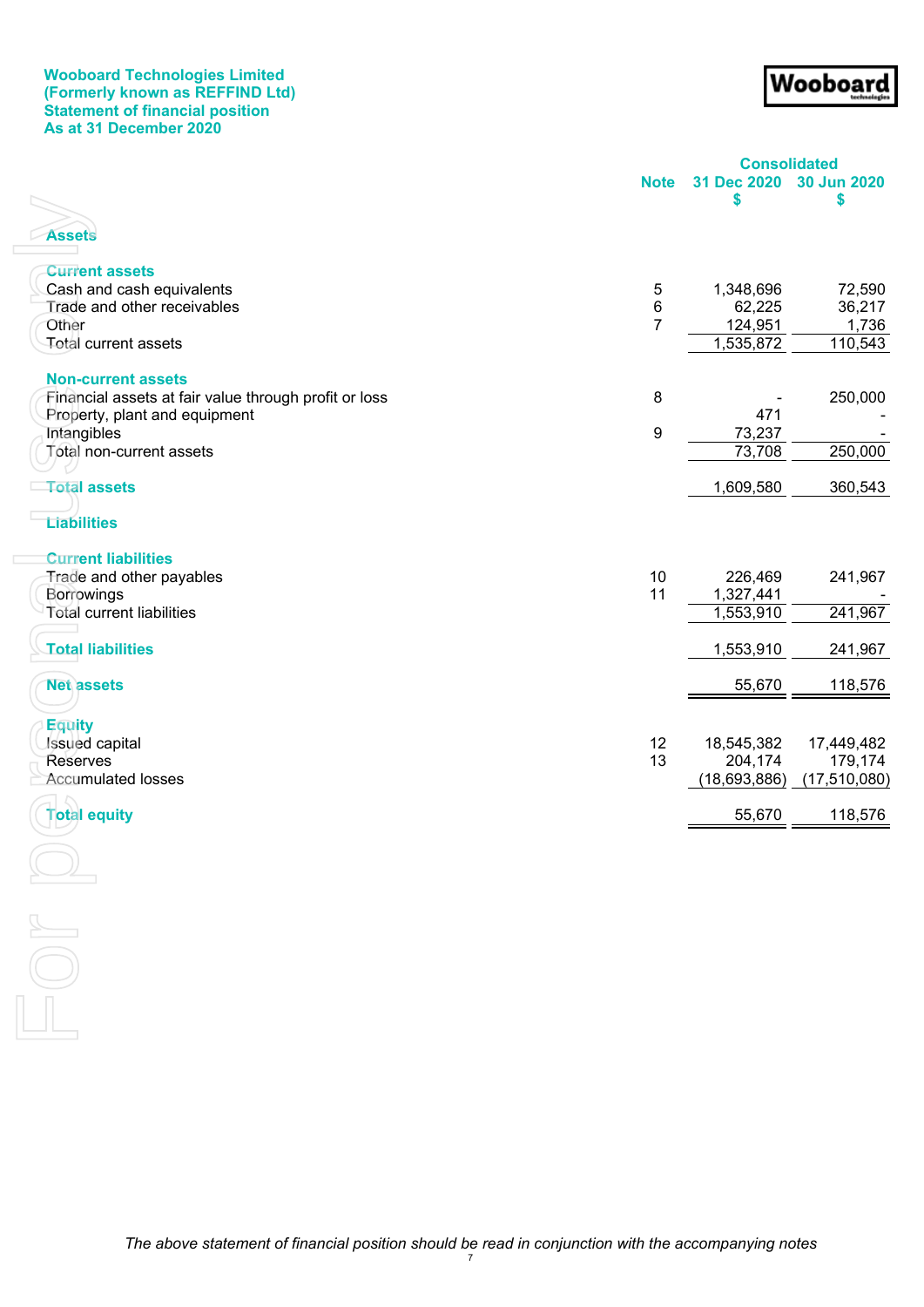## **Wooboard Technologies Limited (Formerly known as REFFIND Ltd) Statement of changes in equity For the half-year ended 31 December 2020**

# Wooboard

<span id="page-10-0"></span>

| <b>Consolidated</b>                                                                                                                                                     | <b>Issued</b><br>capital       | <b>Reserves</b><br>\$ | <b>Accumulated</b><br><b>losses</b><br>\$ | <b>Total equity</b> |
|-------------------------------------------------------------------------------------------------------------------------------------------------------------------------|--------------------------------|-----------------------|-------------------------------------------|---------------------|
| Balance at 1 July 2019                                                                                                                                                  | 16,131,818                     | 179,174               | (12, 771, 462)                            | 3,539,530           |
| Loss after income tax expense for the half-year<br>Other comprehensive income for the half-year, net of tax                                                             |                                |                       | (696, 809)                                | (696, 809)          |
| Total comprehensive loss for the half-year                                                                                                                              |                                |                       | (696, 809)                                | (696, 809)          |
| Transactions with owners in their capacity as owners:<br>Contributions of equity, net of transaction costs                                                              | 352,464                        |                       |                                           | 352,464             |
| Balance at 31 December 2019                                                                                                                                             | 16,484,282                     | 179,174               | (13, 468, 271)                            | 3,195,185           |
| <b>Consolidated</b>                                                                                                                                                     | <b>Issued</b><br>capital<br>\$ | <b>Reserves</b><br>\$ | <b>Accumulated</b><br><b>losses</b><br>\$ | <b>Total equity</b> |
| Balance at 1 July 2020                                                                                                                                                  | 17,449,482                     | 179,174               | (17,510,080)                              | 118,576             |
| Loss after income tax expense for the half-year<br>Other comprehensive income for the half-year, net of tax                                                             |                                |                       | (1, 183, 806)                             | (1, 183, 806)       |
| Total comprehensive loss for the half-year                                                                                                                              |                                |                       | (1, 183, 806)                             | (1, 183, 806)       |
| Transactions with owners in their capacity as owners:<br>Contributions of equity, net of transaction costs (note 12)<br>Value of conversion rights on convertible notes | 1,095,900                      | 25,000                |                                           | 1,095,900<br>25,000 |
| Balance at 31 December 2020                                                                                                                                             | 18,545,382                     | 204,174               | (18,693,886)                              | 55,670              |
|                                                                                                                                                                         |                                |                       |                                           |                     |

8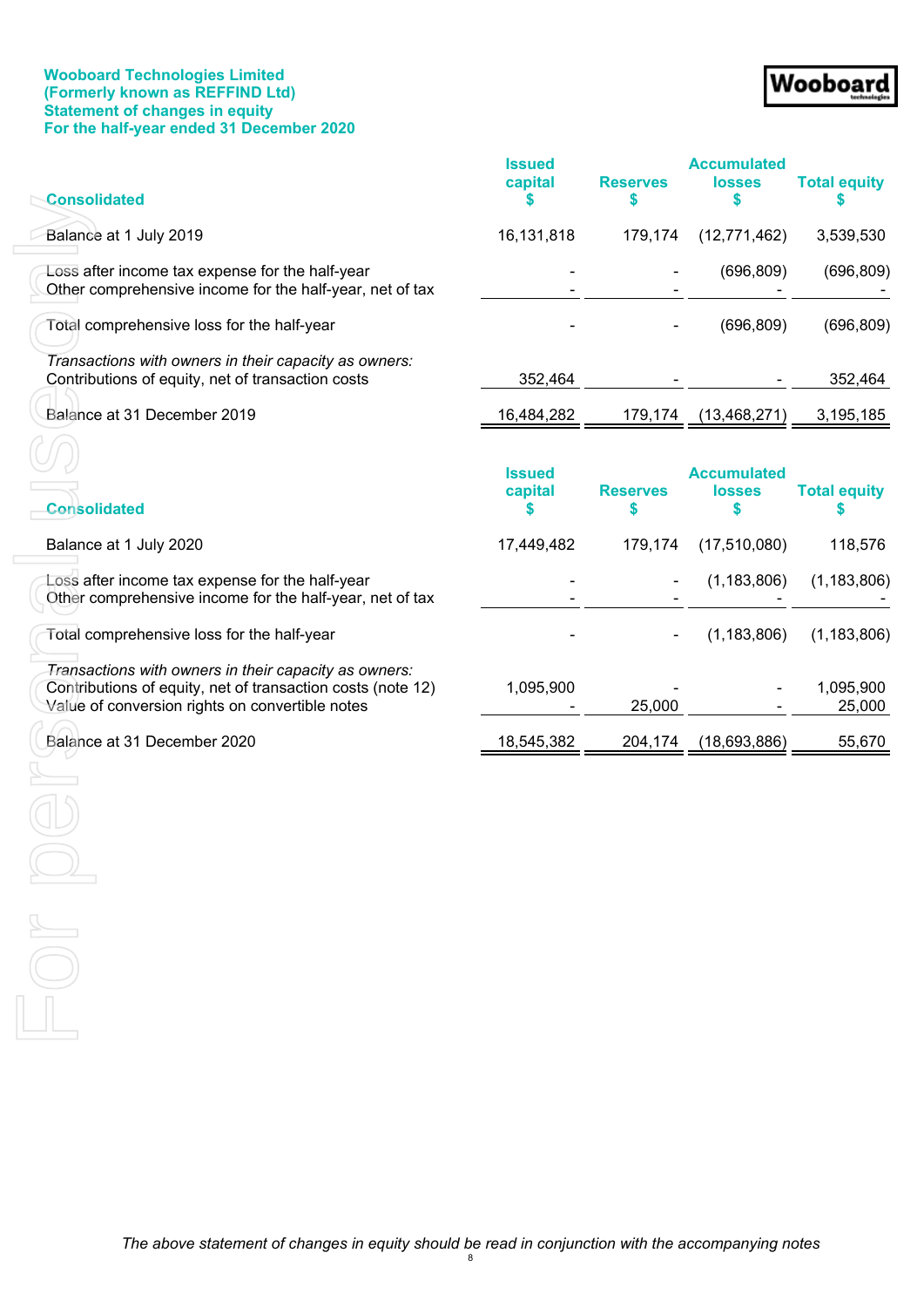## **Wooboard Technologies Limited (Formerly known as REFFIND Ltd) Statement of cash flows For the half-year ended 31 December 2020**

# Wooboard

<span id="page-11-0"></span>

| <b>6 months to</b><br>31 Dec 2020<br><b>Note</b><br>\$<br>\$<br><b>Cash flows from operating activities</b><br>Receipts from customers (inclusive of GST)<br>52,556<br>Payments to suppliers and employees (inclusive of GST)<br>(1,439,240)<br>(1,386,684)<br>Interest received<br>26<br>(974)<br>Interest and other finance costs paid<br>Net cash used in operating activities<br>(1,387,632)<br><b>Cash flows from investing activities</b><br>Payments for investments<br>(153, 681)<br>8<br>(71, 388)<br>Payments for property, plant and equipment<br>(3,508)<br>Payments for intangibles<br>9<br>(73, 237)<br>Proceeds from disposal of investments<br>365,971<br>Net cash from/(used in) investing activities<br>217,838<br><b>Cash flows from financing activities</b><br>12<br>Proceeds from issue of shares<br>840,000<br>12<br>Share issue transaction costs<br>(184, 100)<br>1,790,000<br>Proceeds from convertible notes<br>Net cash from financing activities<br>2,445,900<br>Net (decrease)/increase in cash and cash equivalents<br>1,276,106 |                                                                       | <b>Consolidated</b> |             |
|-----------------------------------------------------------------------------------------------------------------------------------------------------------------------------------------------------------------------------------------------------------------------------------------------------------------------------------------------------------------------------------------------------------------------------------------------------------------------------------------------------------------------------------------------------------------------------------------------------------------------------------------------------------------------------------------------------------------------------------------------------------------------------------------------------------------------------------------------------------------------------------------------------------------------------------------------------------------------------------------------------------------------------------------------------------------|-----------------------------------------------------------------------|---------------------|-------------|
|                                                                                                                                                                                                                                                                                                                                                                                                                                                                                                                                                                                                                                                                                                                                                                                                                                                                                                                                                                                                                                                                 |                                                                       |                     | 6 months to |
|                                                                                                                                                                                                                                                                                                                                                                                                                                                                                                                                                                                                                                                                                                                                                                                                                                                                                                                                                                                                                                                                 |                                                                       |                     | 31 Dec 2019 |
|                                                                                                                                                                                                                                                                                                                                                                                                                                                                                                                                                                                                                                                                                                                                                                                                                                                                                                                                                                                                                                                                 |                                                                       |                     |             |
|                                                                                                                                                                                                                                                                                                                                                                                                                                                                                                                                                                                                                                                                                                                                                                                                                                                                                                                                                                                                                                                                 |                                                                       |                     |             |
|                                                                                                                                                                                                                                                                                                                                                                                                                                                                                                                                                                                                                                                                                                                                                                                                                                                                                                                                                                                                                                                                 |                                                                       |                     | 39,912      |
|                                                                                                                                                                                                                                                                                                                                                                                                                                                                                                                                                                                                                                                                                                                                                                                                                                                                                                                                                                                                                                                                 |                                                                       |                     | (417, 674)  |
|                                                                                                                                                                                                                                                                                                                                                                                                                                                                                                                                                                                                                                                                                                                                                                                                                                                                                                                                                                                                                                                                 |                                                                       |                     | (377, 762)  |
|                                                                                                                                                                                                                                                                                                                                                                                                                                                                                                                                                                                                                                                                                                                                                                                                                                                                                                                                                                                                                                                                 |                                                                       |                     |             |
|                                                                                                                                                                                                                                                                                                                                                                                                                                                                                                                                                                                                                                                                                                                                                                                                                                                                                                                                                                                                                                                                 |                                                                       |                     |             |
|                                                                                                                                                                                                                                                                                                                                                                                                                                                                                                                                                                                                                                                                                                                                                                                                                                                                                                                                                                                                                                                                 |                                                                       |                     | (377, 762)  |
|                                                                                                                                                                                                                                                                                                                                                                                                                                                                                                                                                                                                                                                                                                                                                                                                                                                                                                                                                                                                                                                                 |                                                                       |                     |             |
|                                                                                                                                                                                                                                                                                                                                                                                                                                                                                                                                                                                                                                                                                                                                                                                                                                                                                                                                                                                                                                                                 |                                                                       |                     |             |
|                                                                                                                                                                                                                                                                                                                                                                                                                                                                                                                                                                                                                                                                                                                                                                                                                                                                                                                                                                                                                                                                 |                                                                       |                     |             |
|                                                                                                                                                                                                                                                                                                                                                                                                                                                                                                                                                                                                                                                                                                                                                                                                                                                                                                                                                                                                                                                                 |                                                                       |                     |             |
|                                                                                                                                                                                                                                                                                                                                                                                                                                                                                                                                                                                                                                                                                                                                                                                                                                                                                                                                                                                                                                                                 |                                                                       |                     |             |
|                                                                                                                                                                                                                                                                                                                                                                                                                                                                                                                                                                                                                                                                                                                                                                                                                                                                                                                                                                                                                                                                 |                                                                       |                     | (153, 681)  |
|                                                                                                                                                                                                                                                                                                                                                                                                                                                                                                                                                                                                                                                                                                                                                                                                                                                                                                                                                                                                                                                                 |                                                                       |                     |             |
|                                                                                                                                                                                                                                                                                                                                                                                                                                                                                                                                                                                                                                                                                                                                                                                                                                                                                                                                                                                                                                                                 |                                                                       |                     | 375,000     |
|                                                                                                                                                                                                                                                                                                                                                                                                                                                                                                                                                                                                                                                                                                                                                                                                                                                                                                                                                                                                                                                                 |                                                                       |                     | (22, 536)   |
|                                                                                                                                                                                                                                                                                                                                                                                                                                                                                                                                                                                                                                                                                                                                                                                                                                                                                                                                                                                                                                                                 |                                                                       |                     |             |
|                                                                                                                                                                                                                                                                                                                                                                                                                                                                                                                                                                                                                                                                                                                                                                                                                                                                                                                                                                                                                                                                 |                                                                       |                     |             |
|                                                                                                                                                                                                                                                                                                                                                                                                                                                                                                                                                                                                                                                                                                                                                                                                                                                                                                                                                                                                                                                                 |                                                                       |                     | 352,464     |
|                                                                                                                                                                                                                                                                                                                                                                                                                                                                                                                                                                                                                                                                                                                                                                                                                                                                                                                                                                                                                                                                 |                                                                       |                     | (178, 979)  |
|                                                                                                                                                                                                                                                                                                                                                                                                                                                                                                                                                                                                                                                                                                                                                                                                                                                                                                                                                                                                                                                                 | Cash and cash equivalents at the beginning of the financial half-year | 72,590              | 282,179     |
| Cash and cash equivalents at the end of the financial half-year<br>1,348,696                                                                                                                                                                                                                                                                                                                                                                                                                                                                                                                                                                                                                                                                                                                                                                                                                                                                                                                                                                                    |                                                                       |                     | 103,200     |
|                                                                                                                                                                                                                                                                                                                                                                                                                                                                                                                                                                                                                                                                                                                                                                                                                                                                                                                                                                                                                                                                 |                                                                       |                     |             |
|                                                                                                                                                                                                                                                                                                                                                                                                                                                                                                                                                                                                                                                                                                                                                                                                                                                                                                                                                                                                                                                                 |                                                                       |                     |             |
|                                                                                                                                                                                                                                                                                                                                                                                                                                                                                                                                                                                                                                                                                                                                                                                                                                                                                                                                                                                                                                                                 |                                                                       |                     |             |
|                                                                                                                                                                                                                                                                                                                                                                                                                                                                                                                                                                                                                                                                                                                                                                                                                                                                                                                                                                                                                                                                 |                                                                       |                     |             |
|                                                                                                                                                                                                                                                                                                                                                                                                                                                                                                                                                                                                                                                                                                                                                                                                                                                                                                                                                                                                                                                                 |                                                                       |                     |             |
|                                                                                                                                                                                                                                                                                                                                                                                                                                                                                                                                                                                                                                                                                                                                                                                                                                                                                                                                                                                                                                                                 |                                                                       |                     |             |
|                                                                                                                                                                                                                                                                                                                                                                                                                                                                                                                                                                                                                                                                                                                                                                                                                                                                                                                                                                                                                                                                 |                                                                       |                     |             |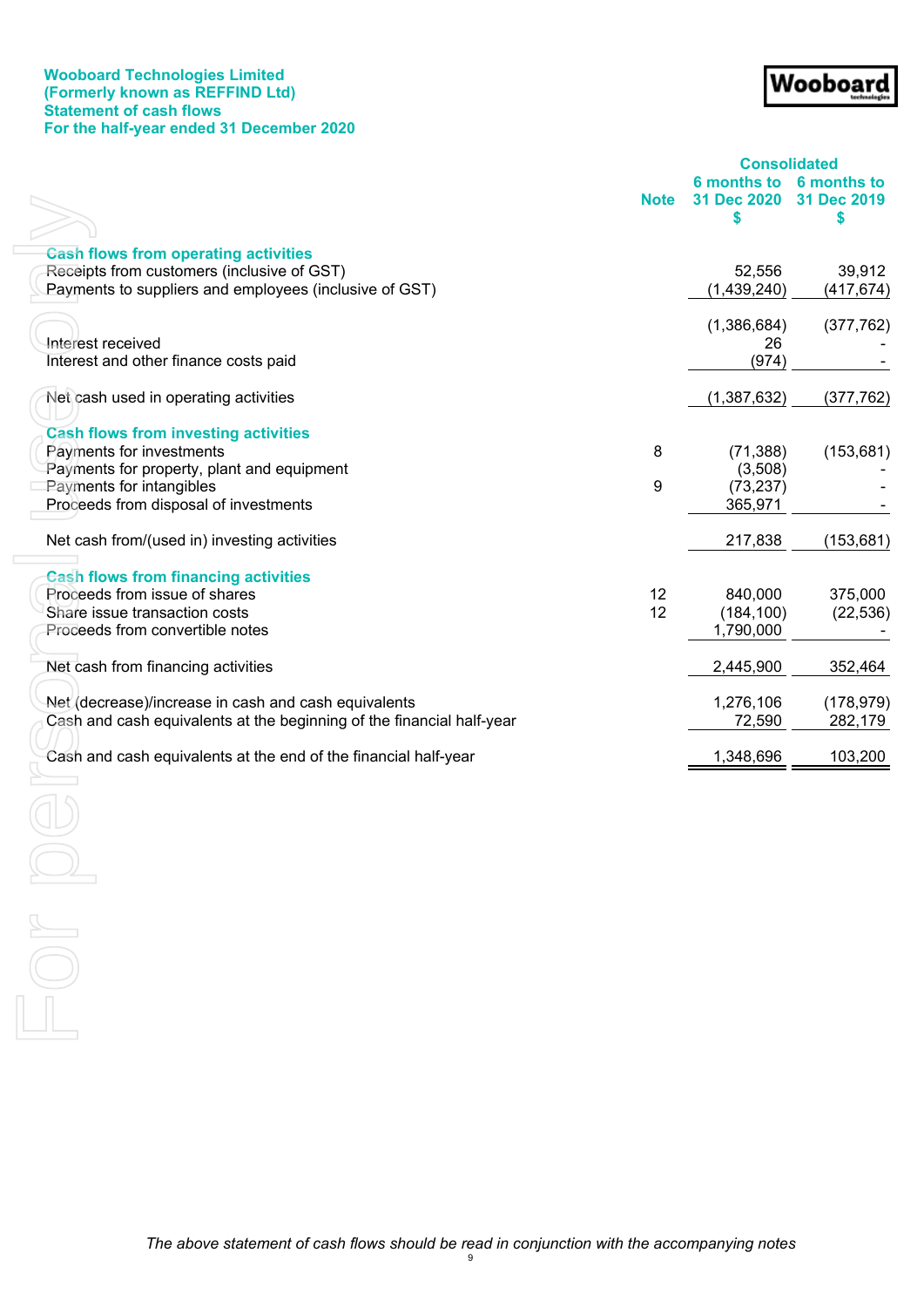### <span id="page-12-0"></span>**Note 1. Significant accounting policies**

These general purpose financial statements for the interim half-year reporting period ended 31 December 2020 have been prepared in accordance with Australian Accounting Standard AASB 134 'Interim Financial Reporting' and the Corporations Act 2001, as appropriate for for-profit oriented entities. Compliance with AASB 134 ensures compliance with International Financial Reporting Standard IAS 34 'Interim Financial Reporting'.

These general purpose financial statements do not include all the notes of the type normally included in annual financial statements. Accordingly, these financial statements are to be read in conjunction with the annual report for the year ended 30 June 2020 and any public announcements made by the company during the interim reporting period in accordance with the continuous disclosure requirements of the Corporations Act 2001.

The principal accounting policies adopted are consistent with those of the previous financial year and corresponding interim reporting period, except as set out below.

#### **New or amended Accounting Standards and Interpretations adopted**

The group has adopted all of the new or amended Accounting Standards and Interpretations issued by the Australian Accounting Standards Board ('AASB') that are mandatory for the current reporting period. The adoption of these Accounting Standards and Interpretations did not have any significant impact on the financial performance or position of the group. These general purpose in accordance in accordance of Act 2001, as appropriancial Reporting (These general purpose of action 30 June 2020 and a the continuous disclosed the continuous disclosed the principal accounting peri

Any new or amended Accounting Standards or Interpretations that are not yet mandatory have not been early adopted.

#### **Going concern**

The financial statements have been prepared on a going concern basis.

During the half-year ended 31 December 2020 the group incurred a loss of \$1,183,806 (31 December 2019: loss of \$696,809). The cash outflow from operating activities was \$1,387,632 (31 December 2019: \$377,762). As at 31 December 2020 the group has cash reserves of \$1,348,696 (30 June 2020: \$72,590) and net current liabilities of \$18,038 (30 June 2020: net current liabilities \$131,424).

The group's ability to continue as a going concern is dependent upon the sufficiency of current cash reserves to meet existing obligations. The directors believe current cash reserves are sufficient for the group to be able to pay its debts as and when they fall due for a period of at least 12 months from the date of these financial statements.

Notwithstanding the above, the directors believe that the group will continue as a going concern after consideration of the following factors:

- The group has cash reserves of \$1,348,696 at 31 December 2020.
- Subsequent to the end of the financial half-year, convertible notes totalling \$1,327,441 at 31 December 2020, were converted in to ordinary shares in the company.
- On 18 February 2021, the company issued 605,540,680 ordinary shares at a price of \$0,003 per share to institutional and sophisticated investors. The total proceeds from the issuance of these securities amounted to \$1,816,622.
- The group has the ability and intention to conduct future capital raises as and when required to meet operational and investment requirements.

Based on the above at the time of this report, it is not expected that the group will need to raise capital in the next 12 months.

## **Note 2. Operating segments**

#### *Identification of reportable operating segments*

The group is organised into two operating segments: Wooboard Technologies (previously 'REFFIND') and Wooboard Software-as-a-Service products ('Wooboard SaaS'). These operating segments are based on the internal reports that are reviewed and used by the Board of Directors (who are identified as the Chief Operating Decision Makers ('CODM')) in assessing performance and in determining the allocation of resources. There is no aggregation of operating segments.

The CODM reviews adjusted EBITDA (earnings before interest, tax, depreciation and amortisation adjusted for impairment of assets). The accounting policies adopted for internal reporting to the CODM are consistent with those adopted in the financial statements.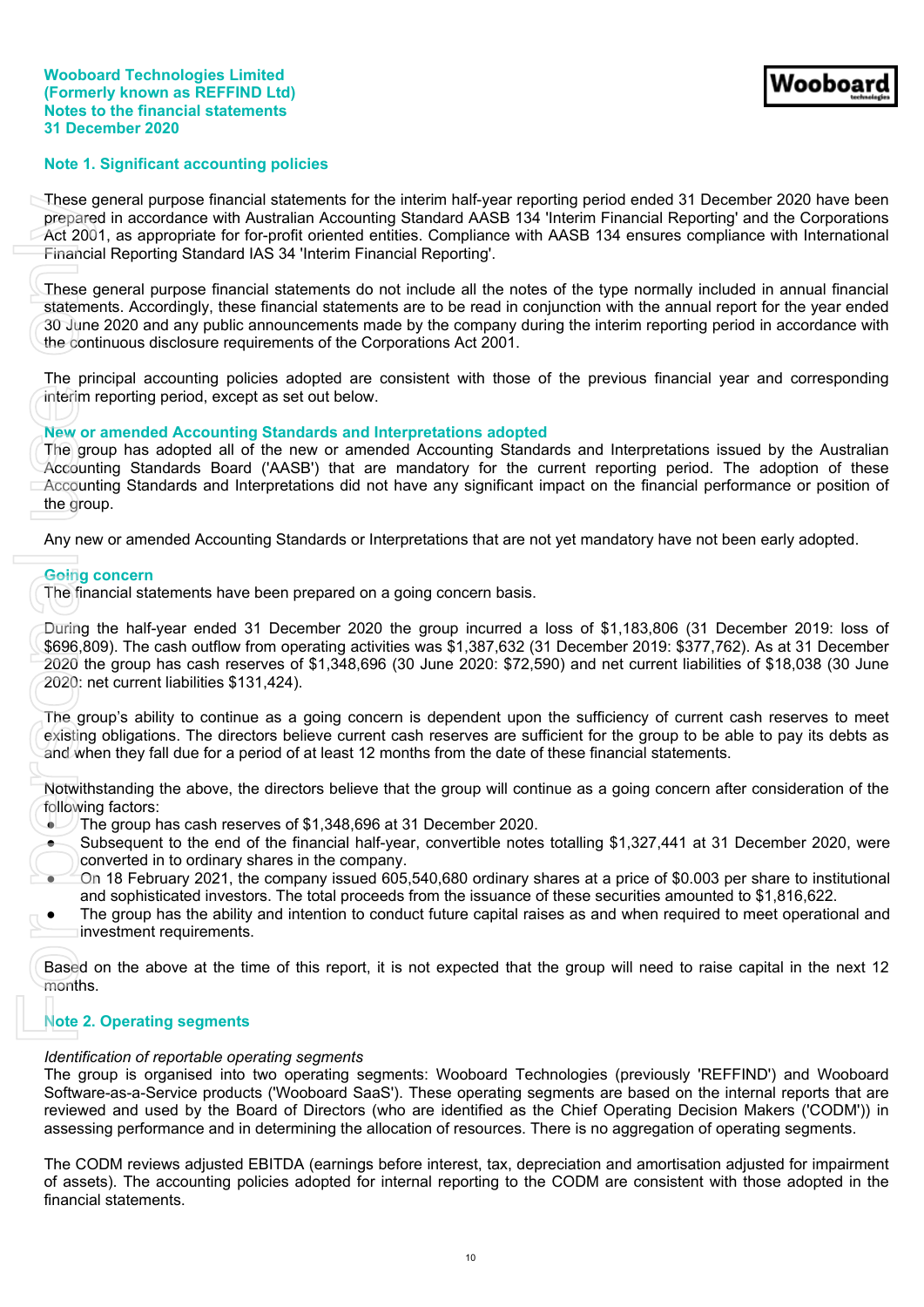## **Note 2. Operating segments (continued)**

The information reported to the CODM is on a monthly basis.

| The principal products and services of each of these operating segments are as follows:<br><b>Wooboard Technologies</b><br><b>Wooboard Saas</b> | manner. | Product development and investment operations including short term share trades.<br>Sale of cloud based Software as a Service ('SaaS') products that enabled subscribed<br>companies to communicate with their employees in an innovative, engaging and effective |                         |                              |
|-------------------------------------------------------------------------------------------------------------------------------------------------|---------|-------------------------------------------------------------------------------------------------------------------------------------------------------------------------------------------------------------------------------------------------------------------|-------------------------|------------------------------|
| Operating segment information                                                                                                                   |         |                                                                                                                                                                                                                                                                   |                         |                              |
|                                                                                                                                                 |         | Wooboard<br><b>Technologies</b>                                                                                                                                                                                                                                   | Wooboard<br><b>SaaS</b> | <b>Total</b>                 |
| <b>Consolidated - 6 months to 31 Dec 2020</b>                                                                                                   |         | \$                                                                                                                                                                                                                                                                | \$                      | \$                           |
| <b>Revenue</b><br>Sales to external customers<br><b>Interest</b>                                                                                |         | 26                                                                                                                                                                                                                                                                | 47,487                  | 47,487<br>26                 |
| <b>Total revenue</b>                                                                                                                            |         | 26                                                                                                                                                                                                                                                                | 47,487                  | 47,513                       |
| <b>Adjusted EBITDA</b><br>Depreciation and amortisation<br>Interest revenue                                                                     |         | (1,203,060)                                                                                                                                                                                                                                                       | 42,539                  | (1,160,521)<br>(3,037)<br>26 |
| Finance costs<br>Loss before income tax expense<br>Income tax expense                                                                           |         |                                                                                                                                                                                                                                                                   |                         | (20, 274)<br>(1, 183, 806)   |
| Loss after income tax expense                                                                                                                   |         |                                                                                                                                                                                                                                                                   |                         | (1, 183, 806)                |
|                                                                                                                                                 |         | Wooboard<br><b>Technologies</b>                                                                                                                                                                                                                                   | Wooboard<br><b>Saas</b> | <b>Total</b>                 |
| <b>Consolidated - 6 months to 31 Dec 2019</b>                                                                                                   |         | \$                                                                                                                                                                                                                                                                | \$                      | \$                           |
| <b>Revenue</b><br>Sales to external customers<br>Interest                                                                                       |         | 14,649                                                                                                                                                                                                                                                            | 35,992                  | 35,992<br>14,649             |
| <b>Total revenue</b>                                                                                                                            |         | 14,649                                                                                                                                                                                                                                                            | 35,992                  | 50,641                       |
| <b>Adjusted EBITDA</b><br>Interest revenue                                                                                                      |         | (742,121)                                                                                                                                                                                                                                                         | 30,663                  | (711, 458)<br>14,649         |
| Loss before income tax expense<br>Income tax expense                                                                                            |         |                                                                                                                                                                                                                                                                   |                         | (696, 809)                   |
| Loss after income tax expense                                                                                                                   |         |                                                                                                                                                                                                                                                                   |                         | (696, 809)                   |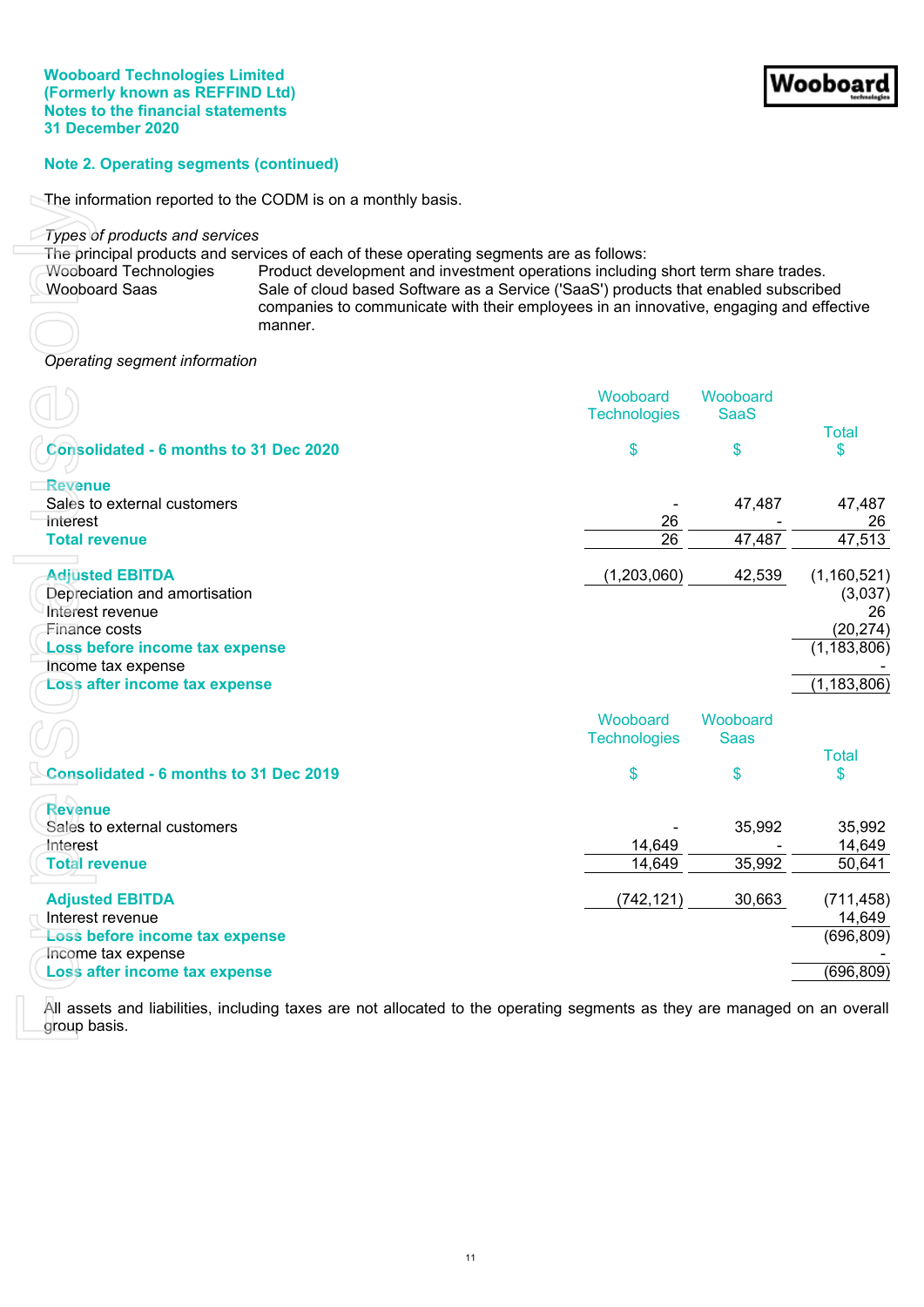## **Note 3. Revenue**

|                                                                                                                                                                                       | <b>Consolidated</b>                            |                               |
|---------------------------------------------------------------------------------------------------------------------------------------------------------------------------------------|------------------------------------------------|-------------------------------|
|                                                                                                                                                                                       | 6 months to 6 months to<br>31 Dec 2020<br>\$   | 31 Dec 2019<br>\$             |
|                                                                                                                                                                                       |                                                |                               |
| Revenue from contracts with customers<br>Rendering of services - subscription fees recognised over time                                                                               | 47,487                                         | 35,972                        |
|                                                                                                                                                                                       |                                                |                               |
| Other revenue<br>Other revenue                                                                                                                                                        |                                                | 20                            |
| Revenue                                                                                                                                                                               | 47,487                                         | 35,992                        |
| Disaggregation of revenue                                                                                                                                                             |                                                |                               |
| All revenue from contracts with customers is recognised over time and in Australia. Revenue by product line is disclosed in<br>note 2.                                                |                                                |                               |
| Note 4. Other income                                                                                                                                                                  |                                                |                               |
|                                                                                                                                                                                       | <b>Consolidated</b>                            |                               |
|                                                                                                                                                                                       |                                                | 6 months to 6 months to       |
|                                                                                                                                                                                       | \$                                             | 31 Dec 2020 31 Dec 2019<br>\$ |
|                                                                                                                                                                                       |                                                |                               |
| Net fair value gain on investments                                                                                                                                                    | 44,583                                         |                               |
| Net fair value gain on investments represents the fair value movement on ordinary shares that were acquired and<br>subsequently disposed during the half-year ended 31 December 2020. |                                                |                               |
| Note 5. Current assets - cash and cash equivalents                                                                                                                                    |                                                |                               |
|                                                                                                                                                                                       |                                                |                               |
|                                                                                                                                                                                       | <b>Consolidated</b><br>31 Dec 2020 30 Jun 2020 |                               |
|                                                                                                                                                                                       | S                                              | S                             |
| Cash at bank                                                                                                                                                                          | 1,348,696                                      | 72,590                        |
| Note 6. Current assets - trade and other receivables                                                                                                                                  |                                                |                               |
|                                                                                                                                                                                       |                                                |                               |
|                                                                                                                                                                                       | <b>Consolidated</b><br>31 Dec 2020             | 30 Jun 2020                   |
|                                                                                                                                                                                       | \$                                             | \$                            |
|                                                                                                                                                                                       |                                                |                               |
| <b>Trade receivables</b><br>Other receivables                                                                                                                                         | 2,811<br>4,044                                 | 6,314<br>861                  |
| <b>GST</b> receivable                                                                                                                                                                 | 55,370                                         | 29,042                        |

Wooboard

#### *Disaggregation of revenue*

## **Note 4. Other income**

|                                    |        | <b>Consolidated</b>     |
|------------------------------------|--------|-------------------------|
|                                    |        | 6 months to 6 months to |
|                                    |        | 31 Dec 2020 31 Dec 2019 |
| Net fair value gain on investments | 44.583 |                         |
|                                    |        |                         |

# **Note 5. Current assets - cash and cash equivalents**

|              | <b>Consolidated</b>     |        |
|--------------|-------------------------|--------|
|              | 31 Dec 2020 30 Jun 2020 |        |
| Cash at bank | 1,348,696               | 72,590 |

# **Note 6. Current assets - trade and other receivables**

|                                        |                | <b>Consolidated</b>     |  |
|----------------------------------------|----------------|-------------------------|--|
|                                        |                | 31 Dec 2020 30 Jun 2020 |  |
| Trade receivables<br>Other receivables | 2,811<br>4,044 | 6,314<br>861            |  |
| <b>GST</b> receivable                  | 55,370         | 29,042                  |  |
|                                        | 62,225         | 36,217                  |  |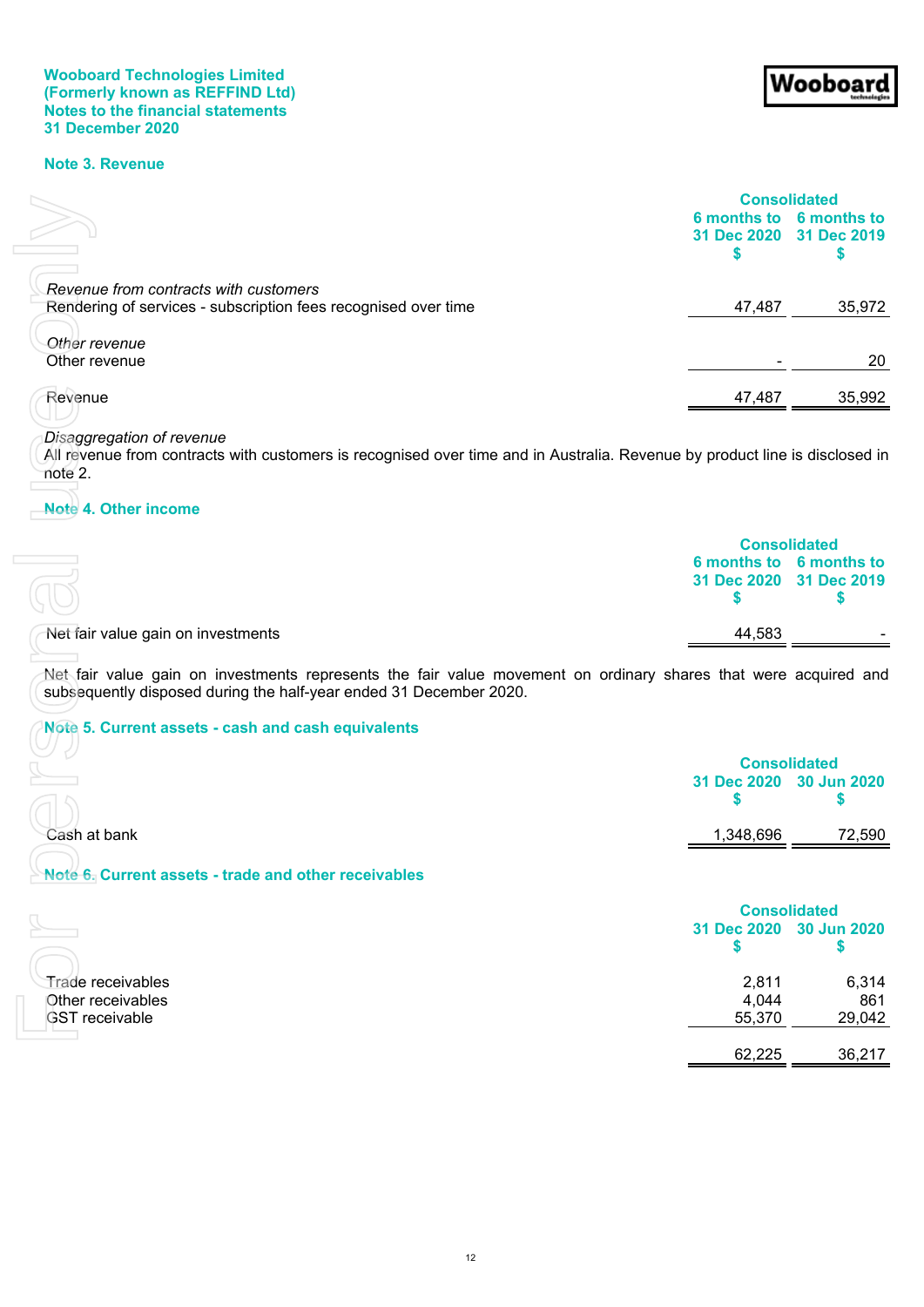## **Note 7. Current assets - other**

|                                     | <b>Consolidated</b> |                         |  |
|-------------------------------------|---------------------|-------------------------|--|
|                                     |                     | 31 Dec 2020 30 Jun 2020 |  |
| Prepayments<br>Other current assets | 1,736<br>123,215    | 1,736<br>$\sim$         |  |
|                                     | 124,951             | 1,736                   |  |

#### **Note 8. Non-current assets - financial assets at fair value through profit or loss**

|                  | <b>Consolidated</b>     |
|------------------|-------------------------|
|                  | 31 Dec 2020 30 Jun 2020 |
| Convertible note | 250,000<br>-            |
|                  |                         |

|                                                                                                                                                                                                                                                                                                                                                                                          | <b>Consolidated</b>                     |                                                        |
|------------------------------------------------------------------------------------------------------------------------------------------------------------------------------------------------------------------------------------------------------------------------------------------------------------------------------------------------------------------------------------------|-----------------------------------------|--------------------------------------------------------|
|                                                                                                                                                                                                                                                                                                                                                                                          | 31 Dec 2020<br>S                        | 30 Jun 2020<br>\$                                      |
| Prepayments<br>Other current assets                                                                                                                                                                                                                                                                                                                                                      | 1,736<br>123,215                        | 1,736                                                  |
|                                                                                                                                                                                                                                                                                                                                                                                          | 124,951                                 | 1,736                                                  |
| Other current assets represents funds advanced to a third party, who was responsible for managing the group's bid to<br>acquire Loyyal Corporation. The group's bid was unsuccessful and the funds will be reimbursed in full during the financial<br>year ended 30 June 2021.<br>Note 8. Non-current assets - financial assets at fair value through profit or loss                     |                                         |                                                        |
|                                                                                                                                                                                                                                                                                                                                                                                          |                                         |                                                        |
|                                                                                                                                                                                                                                                                                                                                                                                          | <b>Consolidated</b><br>31 Dec 2020<br>S | 30 Jun 2020<br>\$                                      |
| Convertible note                                                                                                                                                                                                                                                                                                                                                                         |                                         | 250,000                                                |
|                                                                                                                                                                                                                                                                                                                                                                                          |                                         |                                                        |
| Reconciliation<br>Reconciliation of the fair values at the beginning and end of the current financial half-year are set out below:                                                                                                                                                                                                                                                       |                                         | 31 Dec 2020<br>\$                                      |
| Opening fair value<br>Additions - acquisition of ordinary shares<br>Net fair value movements - on ordinary shares<br>Disposals - convertible note<br>Disposals - ordinary shares                                                                                                                                                                                                         |                                         | 250,000<br>71,388<br>44,583<br>(250,000)<br>(115, 971) |
| Closing fair value                                                                                                                                                                                                                                                                                                                                                                       |                                         |                                                        |
| On 29 October 2020, the company executed a sale agreement with Loyyal Holdings Pty Ltd for the sale of the company's<br>convertible note in Loyyal Corporation for total consideration of \$250,000.                                                                                                                                                                                     |                                         |                                                        |
| During the half-year ended 31 December 2020, the group acquired ordinary shares in a company listed on the Australian<br>Securities Exchange ('ASX') for \$71,388 which were subsequently disposed for \$115,971. A net fair value gain of \$44,583<br>was recognised in the statement of profit or loss during the half-year ended 31 December 2020 and is included in other<br>income. |                                         |                                                        |
| Note 9. Non-current assets - intangibles                                                                                                                                                                                                                                                                                                                                                 |                                         |                                                        |
|                                                                                                                                                                                                                                                                                                                                                                                          |                                         |                                                        |
|                                                                                                                                                                                                                                                                                                                                                                                          | <b>Consolidated</b><br>31 Dec 2020<br>S | <b>30 Jun 2020</b><br>5                                |
| Software development - at cost                                                                                                                                                                                                                                                                                                                                                           | 73,237                                  |                                                        |
| Software development relates to websites and customer platforms that are under construction at 31 December 2020. The<br>assets are not in use at 31 December 2020 and were not amortised during the financial half-year then ended.                                                                                                                                                      |                                         |                                                        |

## **Note 9. Non-current assets - intangibles**

|                                | <b>Consolidated</b>     |        |  |
|--------------------------------|-------------------------|--------|--|
|                                | 31 Dec 2020 30 Jun 2020 |        |  |
| Software development - at cost | 73,237                  | $\sim$ |  |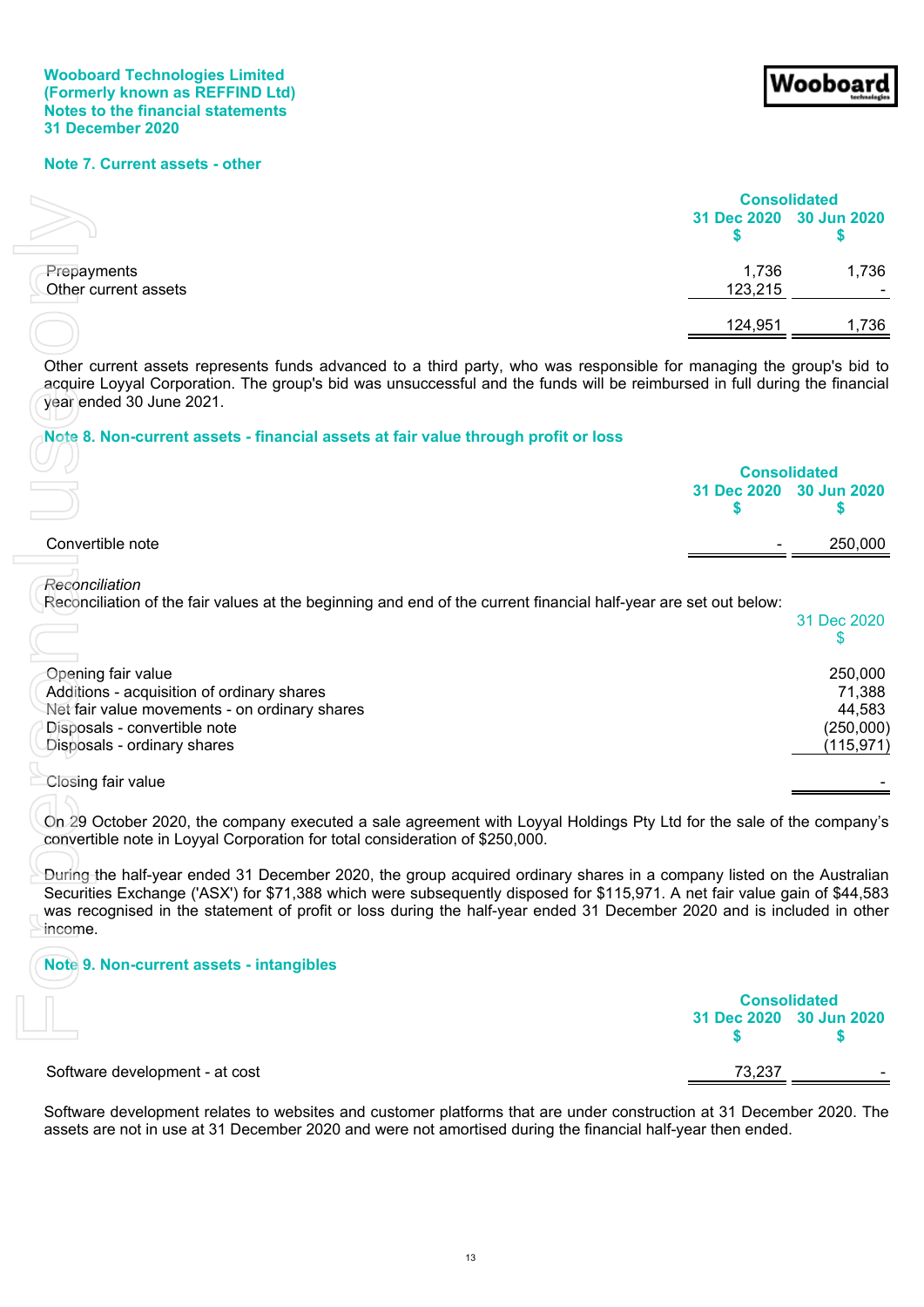### **Note 10. Current liabilities - trade and other payables**

|                                                  |                   | <b>Consolidated</b>     |
|--------------------------------------------------|-------------------|-------------------------|
|                                                  |                   | 31 Dec 2020 30 Jun 2020 |
| Trade payables<br>Accrued expenses               | 99,084<br>127,385 | 161,846<br>80,121       |
|                                                  | 226,469           | 241,967                 |
| <b>Note 11. Current liabilities - borrowings</b> |                   |                         |

Wooboar

|                           | <b>Consolidated</b> |                         |  |
|---------------------------|---------------------|-------------------------|--|
|                           |                     | 31 Dec 2020 30 Jun 2020 |  |
|                           |                     |                         |  |
| Convertible notes payable | 1,327,441           | -                       |  |

|                                                                                                                                                                                                                                                                                                            |               |               | <b>Consolidated</b> |                                                      |
|------------------------------------------------------------------------------------------------------------------------------------------------------------------------------------------------------------------------------------------------------------------------------------------------------------|---------------|---------------|---------------------|------------------------------------------------------|
|                                                                                                                                                                                                                                                                                                            |               |               | 31 Dec 2020<br>S    | 30 Jun 2020<br>\$                                    |
| Trade payables<br><b>Accrued expenses</b>                                                                                                                                                                                                                                                                  |               |               | 99,084<br>127,385   | 161,846<br>80,121                                    |
|                                                                                                                                                                                                                                                                                                            |               |               | 226,469             | 241,967                                              |
| Note 11. Current liabilities - borrowings                                                                                                                                                                                                                                                                  |               |               |                     |                                                      |
|                                                                                                                                                                                                                                                                                                            |               |               |                     |                                                      |
|                                                                                                                                                                                                                                                                                                            |               |               | S                   | <b>Consolidated</b><br>31 Dec 2020 30 Jun 2020<br>\$ |
| Convertible notes payable                                                                                                                                                                                                                                                                                  |               |               | 1,327,441           |                                                      |
|                                                                                                                                                                                                                                                                                                            |               |               |                     |                                                      |
| Convertible notes payable comprises of a note payable totalling to \$1,350,000 issued on 1 December 2020. The notes are<br>convertible to share capital at a conversion price of \$0.001825, redeemable within 12 months with a capitalised interest<br>rate of 6% per annum paid on maturity.             |               |               |                     |                                                      |
| As the conversion feature results in the conversion of a fixed amount of stated principal into a fixed number of shares it is<br>classified as an equity instrument. The value of the liability component and the equity conversion component were<br>determined at the date the instrument was issued.    |               |               |                     |                                                      |
| The fair value of the liability component, included in current borrowings, at inception was calculated using a market interest<br>rate for an equivalent instrument without conversion option. The discount rate applied was 8%.                                                                           |               |               |                     |                                                      |
| The convertible notes are presented in the statement of financial position as follows:                                                                                                                                                                                                                     |               |               |                     |                                                      |
|                                                                                                                                                                                                                                                                                                            |               |               |                     | <b>Consolidated</b>                                  |
|                                                                                                                                                                                                                                                                                                            |               |               | 31 Dec 2020         | 30 Jun 2020                                          |
|                                                                                                                                                                                                                                                                                                            |               |               | S                   | S                                                    |
|                                                                                                                                                                                                                                                                                                            |               |               |                     |                                                      |
| Face value of the notes issued                                                                                                                                                                                                                                                                             |               |               | 1,350,000           |                                                      |
| Convertible debt option reserve - value of the conversion feature (note 13)                                                                                                                                                                                                                                |               |               | (25,000)            |                                                      |
|                                                                                                                                                                                                                                                                                                            |               |               | 1,325,000           |                                                      |
|                                                                                                                                                                                                                                                                                                            |               |               |                     |                                                      |
| Interest expense on convertible note                                                                                                                                                                                                                                                                       |               |               | 8,877               |                                                      |
| Interest paid/(payable)                                                                                                                                                                                                                                                                                    |               |               | (6, 436)            |                                                      |
|                                                                                                                                                                                                                                                                                                            |               |               | 1,327,441           |                                                      |
| On 15 January 2021, convertible notes which had a face value of \$1,275,000 were converted into 698,630,135 ordinary<br>shares in the company and on 8 February 2021, the remaining convertible notes which had a face value of \$75,000 were<br>converted into 41,095,890 ordinary shares in the company. |               |               |                     |                                                      |
| Note 12. Equity - issued capital                                                                                                                                                                                                                                                                           |               |               |                     |                                                      |
|                                                                                                                                                                                                                                                                                                            |               |               | <b>Consolidated</b> |                                                      |
|                                                                                                                                                                                                                                                                                                            | 31 Dec 2020   | 30 Jun 2020   | 31 Dec 2020         | 30 Jun 2020                                          |
|                                                                                                                                                                                                                                                                                                            | <b>Shares</b> | <b>Shares</b> | \$                  | \$                                                   |

## **Note 12. Equity - issued capital**

|                              | <b>Consolidated</b> |               |                                                 |            |
|------------------------------|---------------------|---------------|-------------------------------------------------|------------|
|                              | <b>Shares</b>       | <b>Shares</b> | 31 Dec 2020 30 Jun 2020 31 Dec 2020 30 Jun 2020 |            |
| Ordinary shares - fully paid | 1,682,436,703       | 1.023.258.621 | 18.545.382                                      | 17.449.482 |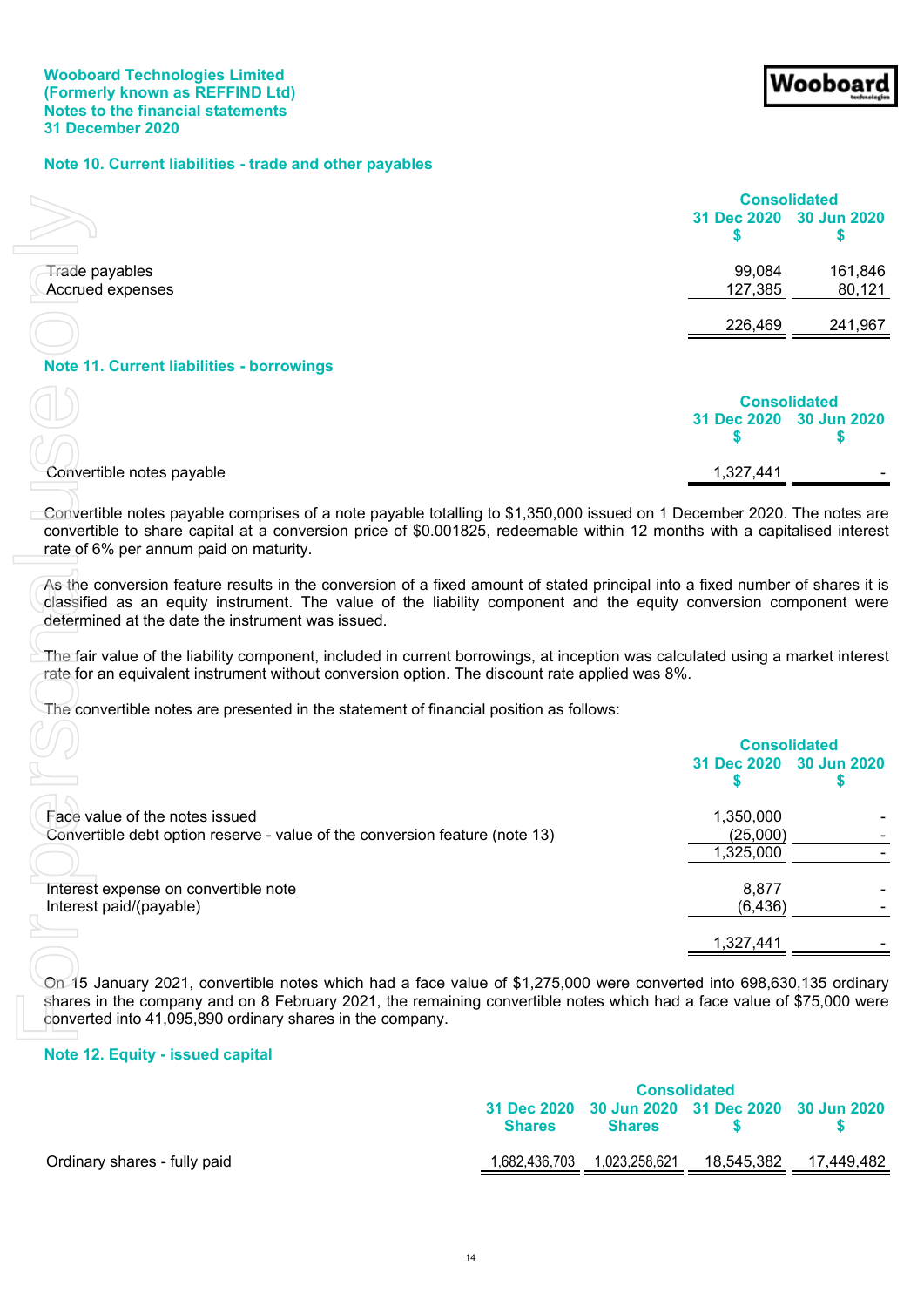## **Note 12. Equity - issued capital (continued)**

| <b>Details</b>                                                      | <b>Date</b>                      | <b>Shares</b>              |                      |                    |
|---------------------------------------------------------------------|----------------------------------|----------------------------|----------------------|--------------------|
| Balance                                                             | 1 July 2019                      | 1,023,258,621              |                      | 17,449,482         |
| <b>Issue of shares</b><br>Conversion of convertible notes to shares | 22 July 2020<br>16 November 2020 | 220,000,000<br>220,000,000 | \$0.0020<br>\$0.0020 | 440,000<br>440,000 |
| <b>Jssue of shares</b>                                              | 1 December 2020                  | 219,178,082                | \$0.0018             | 400,000            |
| Share issue transaction costs, net of tax                           |                                  |                            | \$0,0000             | (184, 100)         |
| Balance                                                             | 31 December 2020                 | 682,436,703                |                      | 18,545,382         |

## *Ordinary shares*

#### *Share buy-back*

#### **Note 13. Equity - reserves**

|                                                                 |                         | <b>Consolidated</b> |  |  |
|-----------------------------------------------------------------|-------------------------|---------------------|--|--|
|                                                                 | 31 Dec 2020 30 Jun 2020 |                     |  |  |
| Share-based payments reserve<br>Convertible note option reserve | 179,174<br>25,000       | 179,174             |  |  |
|                                                                 | 204,174                 | 179.174             |  |  |

#### *Share-based payments reserve*

#### Convertible note option reserve

## *Movements in reserves*

| Details                                                                                                                                                                                                                                                                                                                                                                                                                                                                                          | Date                                                               | <b>Shares</b>                                              |                                              | \$                                                        |
|--------------------------------------------------------------------------------------------------------------------------------------------------------------------------------------------------------------------------------------------------------------------------------------------------------------------------------------------------------------------------------------------------------------------------------------------------------------------------------------------------|--------------------------------------------------------------------|------------------------------------------------------------|----------------------------------------------|-----------------------------------------------------------|
| <b>Balance</b><br><del>Issue</del> of shares<br>Conversion of convertible notes to shares<br><b>Issue of shares</b><br>Share issue transaction costs, net of tax                                                                                                                                                                                                                                                                                                                                 | 1 July 2019<br>22 July 2020<br>16 November 2020<br>1 December 2020 | 1,023,258,621<br>220,000,000<br>220,000,000<br>219,178,082 | \$0.0020<br>\$0.0020<br>\$0.0018<br>\$0.0000 | 17,449,482<br>440,000<br>440,000<br>400,000<br>(184, 100) |
| Balance                                                                                                                                                                                                                                                                                                                                                                                                                                                                                          | 31 December 2020                                                   | 1,682,436,703                                              |                                              | 18,545,382                                                |
| <b>Ordinary shares</b><br>Ordinary shares entitle the holder to participate in dividends and the proceeds on the winding up of the company in<br>proportion to the number of and amounts paid on the shares held. The fully paid ordinary shares have no par value and the<br>company does not have a limited amount of authorised capital.<br>On a show of hands every member present at a meeting in person or by proxy shall have one vote and upon a poll each<br>share shall have one vote. |                                                                    |                                                            |                                              |                                                           |
| Share buy-back<br>There is no current on-market share buy-back.                                                                                                                                                                                                                                                                                                                                                                                                                                  |                                                                    |                                                            |                                              |                                                           |
| <b>Note 13. Equity - reserves</b>                                                                                                                                                                                                                                                                                                                                                                                                                                                                |                                                                    |                                                            | <b>Consolidated</b><br>31 Dec 2020<br>S      | 30 Jun 2020<br>S                                          |
| Share-based payments reserve<br>Convertible note option reserve                                                                                                                                                                                                                                                                                                                                                                                                                                  |                                                                    |                                                            | 179,174<br>25,000                            | 179,174                                                   |
|                                                                                                                                                                                                                                                                                                                                                                                                                                                                                                  |                                                                    |                                                            | 204,174                                      | 179,174                                                   |
| Share-based payments reserve<br>The reserve is used to recognise the value of equity benefits provided to employees and directors as part of their<br>remuneration, and other parties as part of their compensation for services.<br>Convertible note option reserve<br>This reserve is used to recognise the value of the conversion rights relating to the convertible, details of which are shown in<br>note 11.                                                                              |                                                                    |                                                            |                                              |                                                           |
| Movements in reserves<br>Movements in each class of reserve during the current financial half-year are set out below:                                                                                                                                                                                                                                                                                                                                                                            |                                                                    |                                                            |                                              |                                                           |
| <b>Consolidated</b>                                                                                                                                                                                                                                                                                                                                                                                                                                                                              |                                                                    | Share-based<br>payments<br>\$                              | Convertible<br>note option<br>reserve<br>\$  | <b>Total</b><br>\$                                        |
| Balance at 1 July 2020<br>Value of conversion rights - convertible notes                                                                                                                                                                                                                                                                                                                                                                                                                         |                                                                    | 179,174                                                    | 25,000                                       | 179,174<br>25,000                                         |
| Balance at 31 December 2020                                                                                                                                                                                                                                                                                                                                                                                                                                                                      |                                                                    | 179,174                                                    | 25,000                                       | 204,174                                                   |
| Note 14. Equity - dividends                                                                                                                                                                                                                                                                                                                                                                                                                                                                      |                                                                    |                                                            |                                              |                                                           |
| There were no dividends paid, recommended or declared during the current or previous financial half-year.                                                                                                                                                                                                                                                                                                                                                                                        |                                                                    |                                                            |                                              |                                                           |

## **Note 14. Equity - dividends**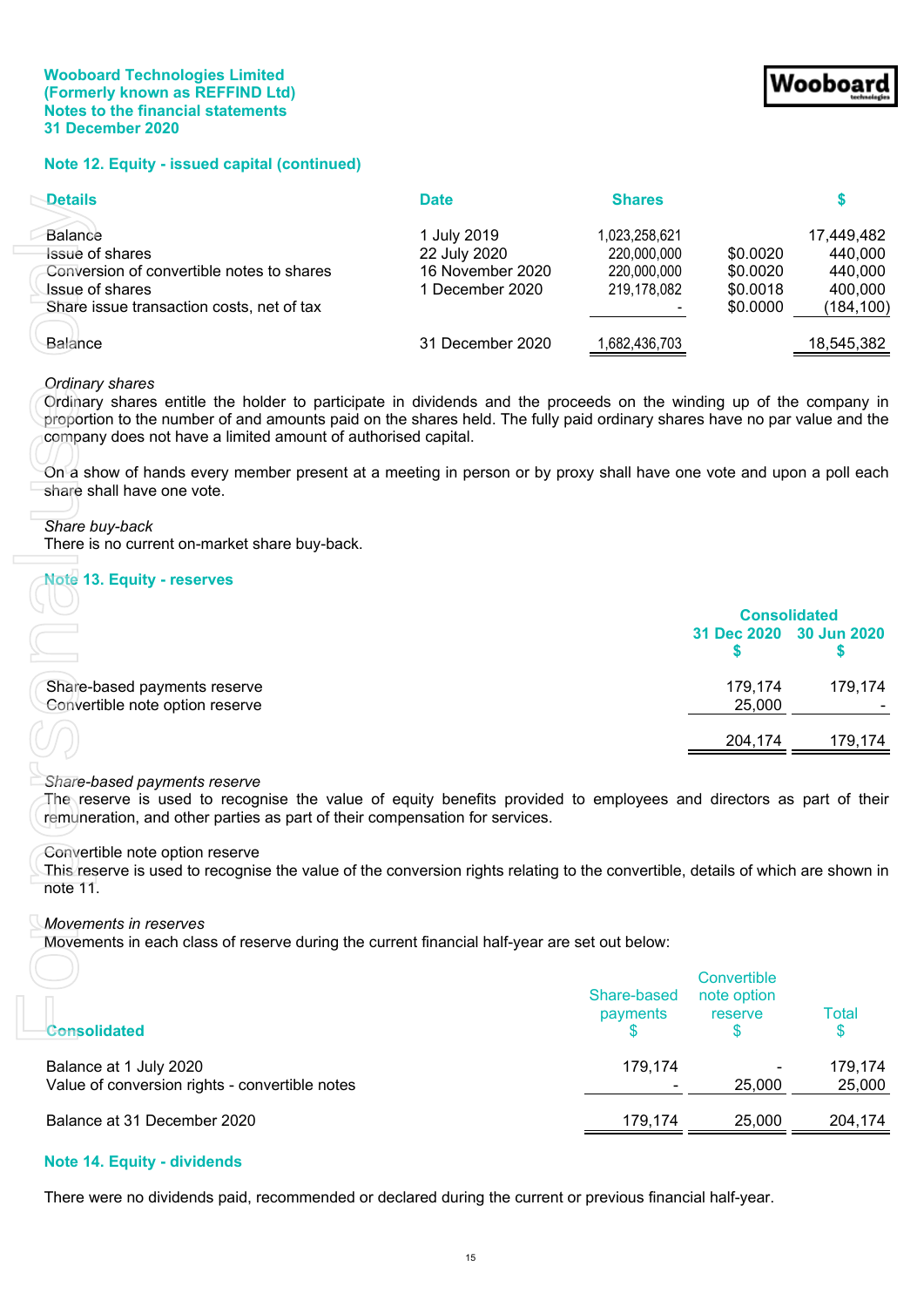#### **Wooboard Technologies Limited (Formerly known as REFFIND Ltd) Notes to the financial statements 31 December 2020**

## **Note 15. Fair value measurement**

The carrying amounts of trade and other receivables and trade and other payables are assumed to approximate their fair values due to their short-term nature. The fair value of financial liabilities is estimated by discounting the remaining contractual maturities at the current market interest rate that is available for similar financial liabilities.

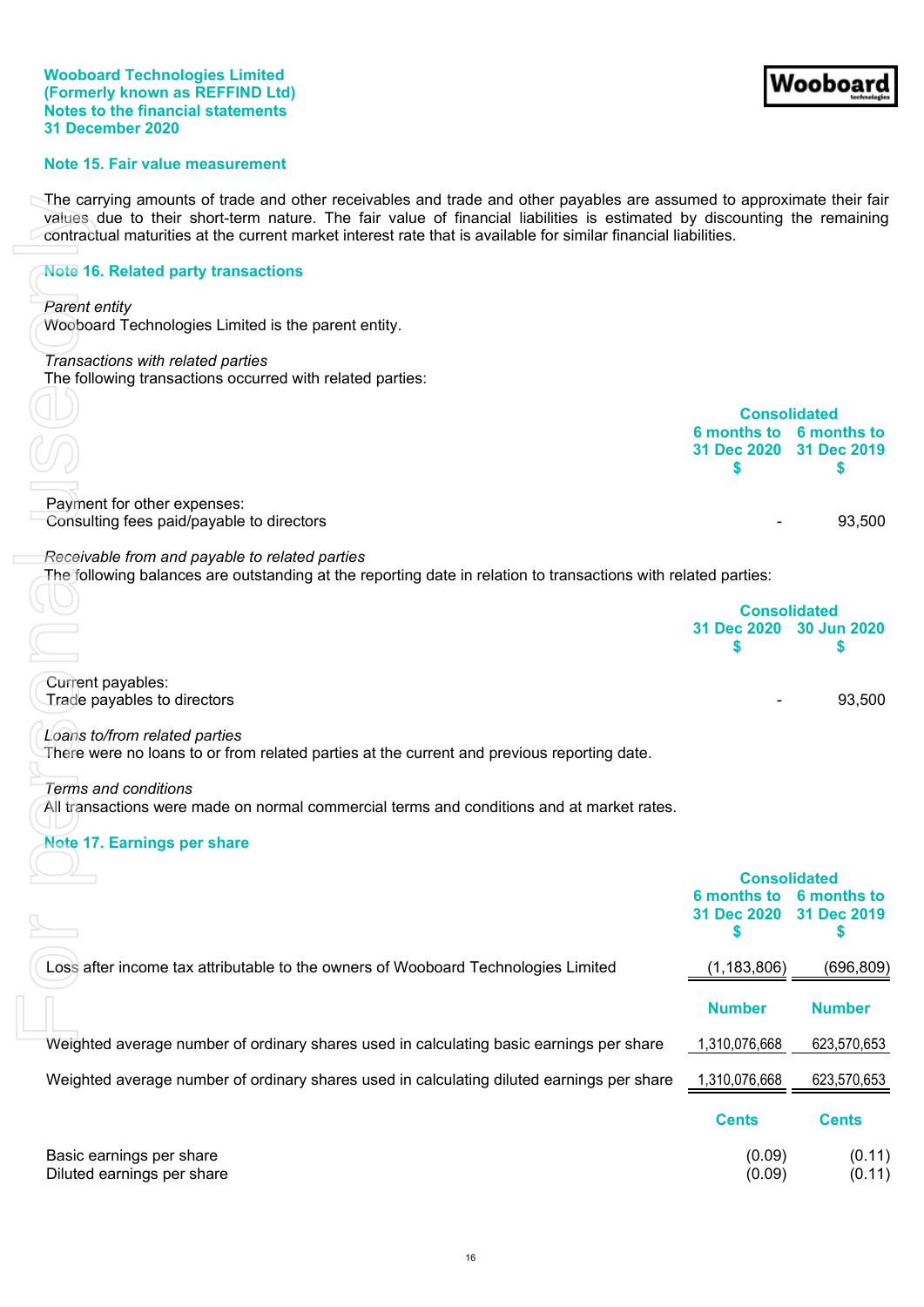## **Note 17. Earnings per share (continued)**

For the purpose calculating the diluted earnings per share, options have been excluded as the effect would be anti-dilutive.

## **Note 18. Events after the reporting period**

On 13 January 2021, the company changed its name from REFFIND Ltd to Wooboard Technologies Limited.

On 15 January 2021, the company issued 698,630,135 ordinary shares on conversion of convertible notes which had a face value of \$1,275,000.

On 8 February 2021, the company issued 41,095,890 ordinary shares on conversion of the remaining convertible notes which had a face value of \$75,000.

On 18 February 2021, the company issued 605,540,680 ordinary shares at a price of \$0.003 per share to institutional and sophisticated investors. The total proceeds from the issuance of these securities amounted to \$1,816,622.

The impact of the Coronavirus (COVID-19) pandemic is ongoing and it is not practicable to estimate the potential impact, positive or negative, after the reporting date. The situation is rapidly developing and is dependent on measures imposed by the Australian Government and other countries, such as maintaining social distancing requirements, quarantine, travel restrictions and any economic stimulus that may be provided. For the group's operations, the results of those operations, the group's state of affairs in future and the results of the results of the results of the results of the results of the results of the results of the results o

No other matter or circumstance has arisen since 31 December 2020 that has significantly affected, or may significantly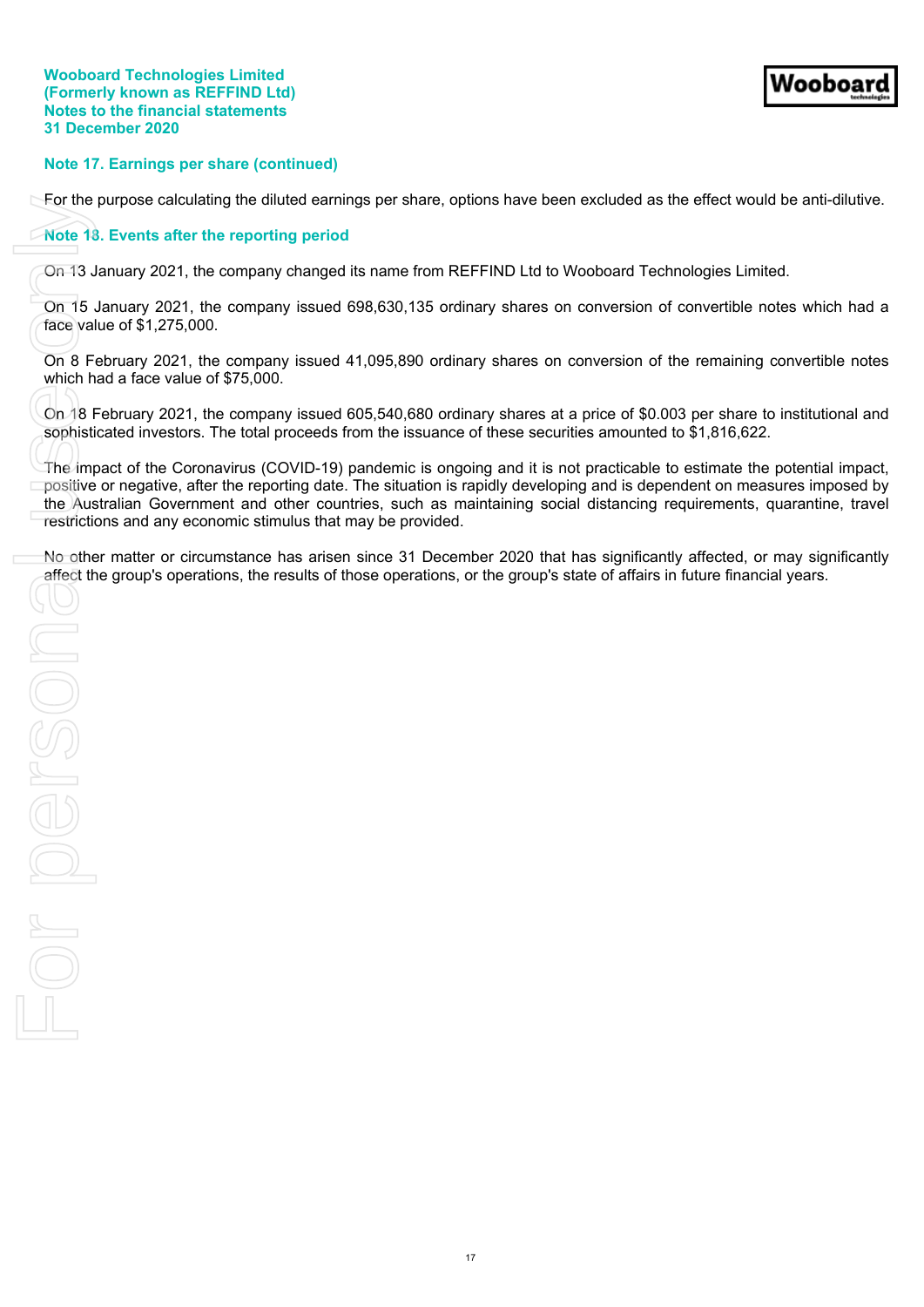## **Wooboard Technologies Limited (Formerly known as REFFIND Ltd) Directors' declaration 31 December 2020**

<span id="page-20-0"></span>In the directors' opinion:

- the attached financial statements and notes comply with the Corporations Act 2001, Australian Accounting Standard AASB 134 'Interim Financial Reporting', the Corporations Regulations 2001 and other mandatory professional reporting requirements;
- the attached financial statements and notes give a true and fair view of the group's financial position as at 31 December 2020 and of its performance for the financial half-year ended on that date; and
- there are reasonable grounds to believe that the company will be able to pay its debts as and when they become due and payable.

Signed in accordance with a resolution of directors made pursuant to section 303(5)(a) of the Corporations Act 2001.

On behalf of the directors

 $\cup$ 

Rumi Guzder Executive Chairman

Signed<br>
Signed<br>
Signed<br>
Signed<br>
Signed<br>
Signed<br>
Signed<br>
Signed<br>
Signed<br>
Signed<br>
Signed<br>
Signed<br>
Signed<br>
Signed<br>
Signed<br>
Signed<br>
Signed<br>
Signed<br>
Signed<br>
Signed<br>
Signed<br>
Signed<br>
Signed<br>
Signed<br>
Signed<br>
Signed<br>
Signed<br>
Signed 25 February 2021 Sydney For person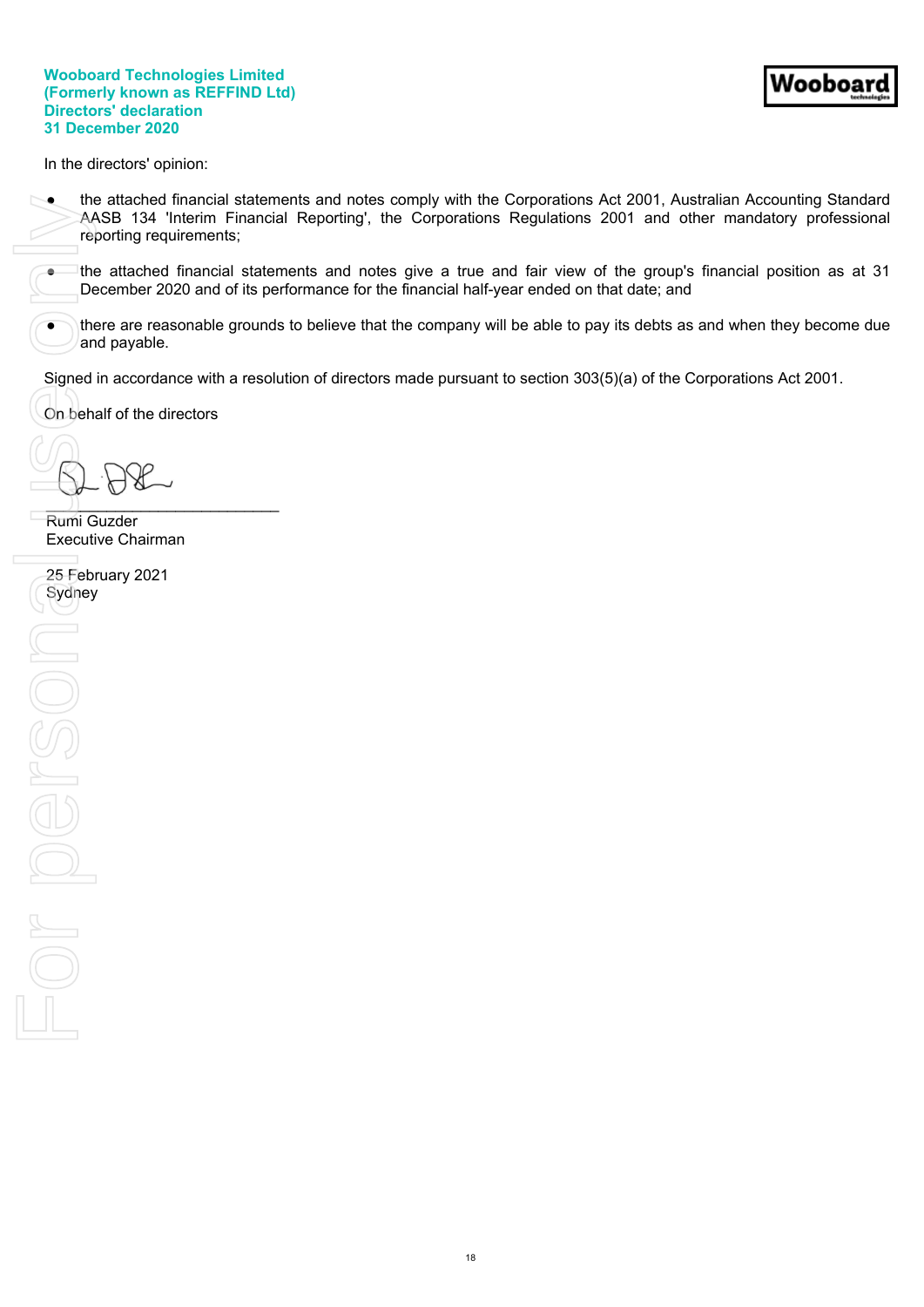

# **INDEPENDENT AUDITOR'S REVIEW REPORT**

To the members of Wooboard Technologies Limited (formerly Reffind Ltd)

# **Report on the Half-Year Financial Report**

## **Conclusion**

We have reviewed the half-year financial report of Wooboard Techonologies Limited (the Company) and its subsidiaries (the Group), which comprises the consolidated statement of financial position as at 31 December 2020, the consolidated statement of profit or loss and other comprehensive income, the consolidated statement of changes in equity and the consolidated statement of cash flows for the halfyear ended on that date, a summary of statement of accounting policies and other explanatory information, and the directors' declaration.

Based on our review, which is not an audit, we have not become aware of any matter that makes us believe that the accompanying half-year financial report of the Group does not comply with the *Corporations Act 2001* including:

- (i) Giving a true and fair view of the Group's financial position as at 31 December 2020 and of its financial performance for the half-year ended on that date; and
- (ii) Complying with Accounting Standard AASB 134 *Interim Financial Reporting* and the *Corporations Regulations 2001.*

## **Basis for conclusion**

We conducted our review in accordance with ASRE 2410 *Review of a Financial Report Performed by the Independent Auditor of the Entity*. Our responsibilities are further described in the *Auditor's Responsibilities for the Review of the Financial Report* section of our report. We are independent of the Company in accordance with the auditor independence requirements of the *Corporations Act 2001* and the ethical requirements of the Accounting Professional and Ethical Standards Board's APES 110 *Code of Ethics for Professional Accountants (including Independence Standards)* (the Code) that are relevant to the audit of the annual financial report in Australia. We have also fulfilled our other ethical responsibilities in accordance with the Code.

We confirm that the independence declaration required by the *Corporations Act 2001* which has been given to the directors of the Company, would be the same terms if given to the directors as at the time of this auditor's review report.

## **Responsibility of the directors for the financial report**

The directors of the Company are responsible for the preparation of the half-year financial report that gives a true and fair view in accordance with Australian Accounting Standards and the *Corporations Act 2001* and for such internal control as the directors determine is necessary to enable the preparation of the half-year financial report that gives a true and fair view and is free from material misstatement, whether due to fraud or error.

BDO Audit Pty Ltd ABN 33 134 022 870 is a member of a national association of independent entities which are all members of BDO Australia Ltd ABN 77 050<br>110 275, an Australian company limited by guarantee. BDO Audit Pty Lt by guarantee, and form part of the international BDO network of independent member firms. Liability limited by a scheme approved under Professional Standards Legislation.